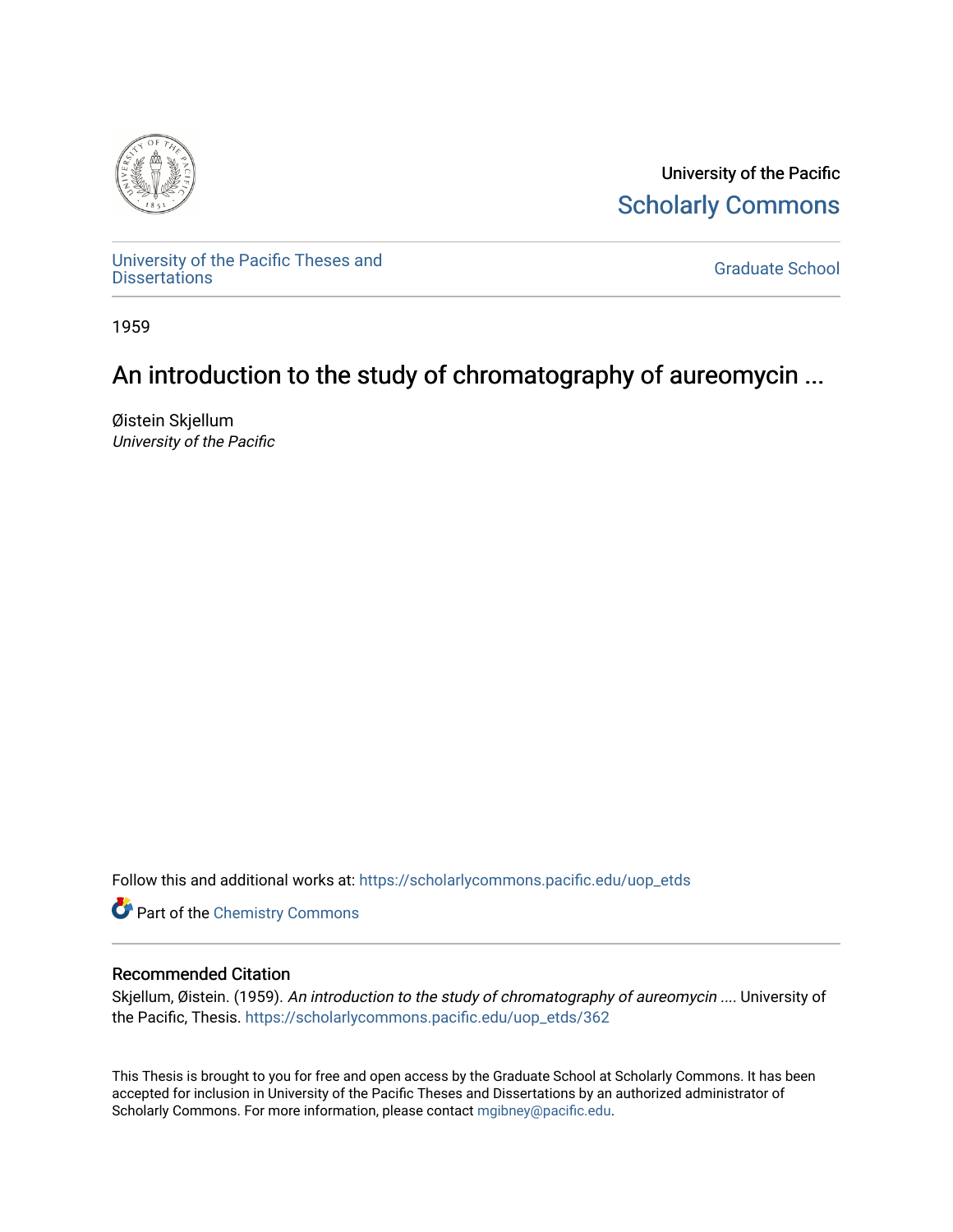## AN INTRODUCTION TO THE STUDY OF CHROMATOGRAPHY OF AUREOMYCIN

 $\mp^-$ 

-----

A Thesis

Presented to

The Faculty of the Department of Chemistry

College of the Pacific

In Partial Fulfillment

of the Requirements for the Degree

Master of Science

by

 $\emptyset$ istein Skjellum May 1959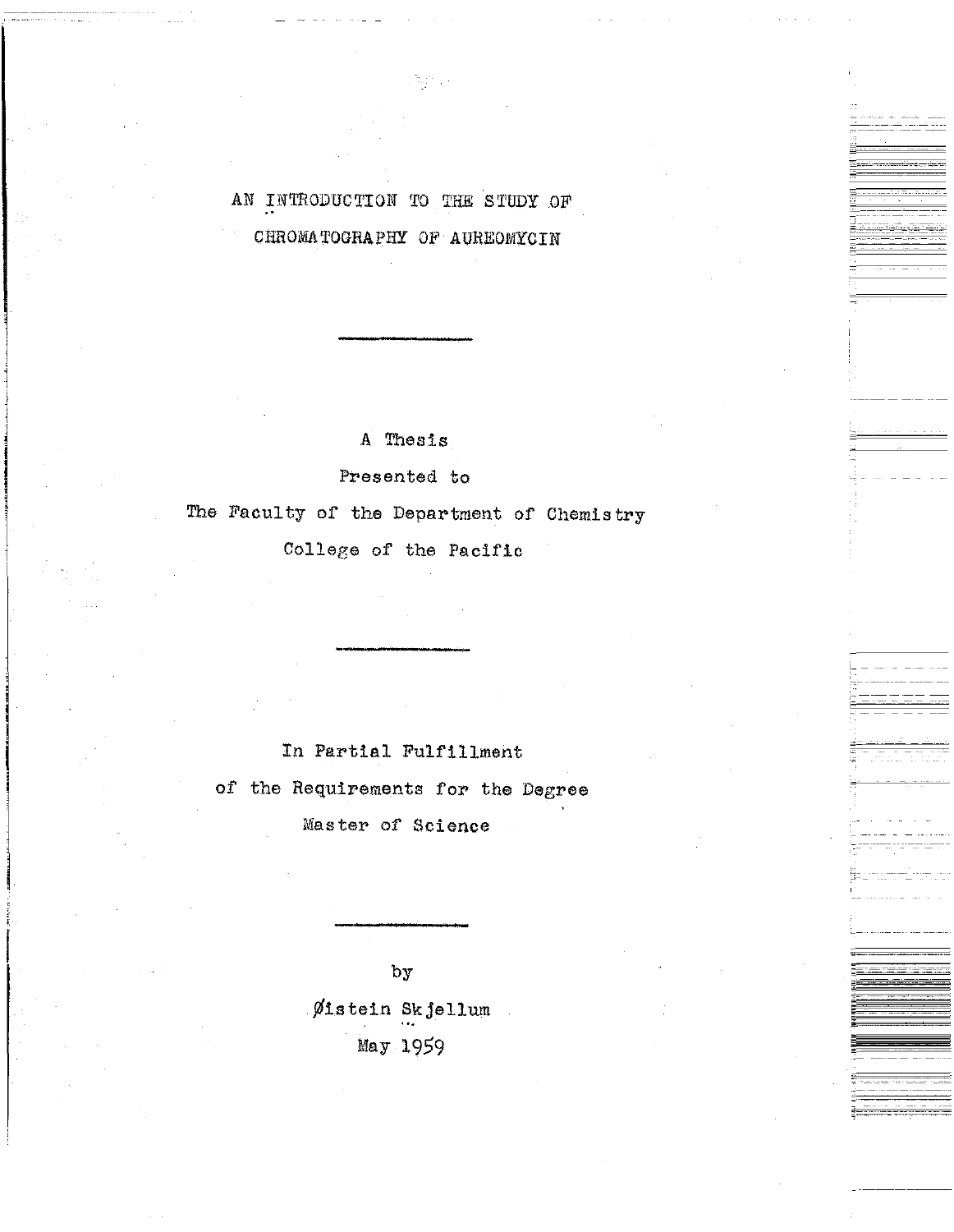### **ACKNOWLEDGMENT**

i

,\_

,- ------------

The completion of a study of this kind depends upon the assistance and cooperation of' many persons. The investigator wishes to thank the Faculty of the Chemistry Department for their guidance and sincere encouragement. He is especially grateful for the valuable suggestions and criticisms he received from Dr. W, H. Wadman, who gave much time and thought toward this study, and to Dr. Emerson G, Cobb, who made the work possible,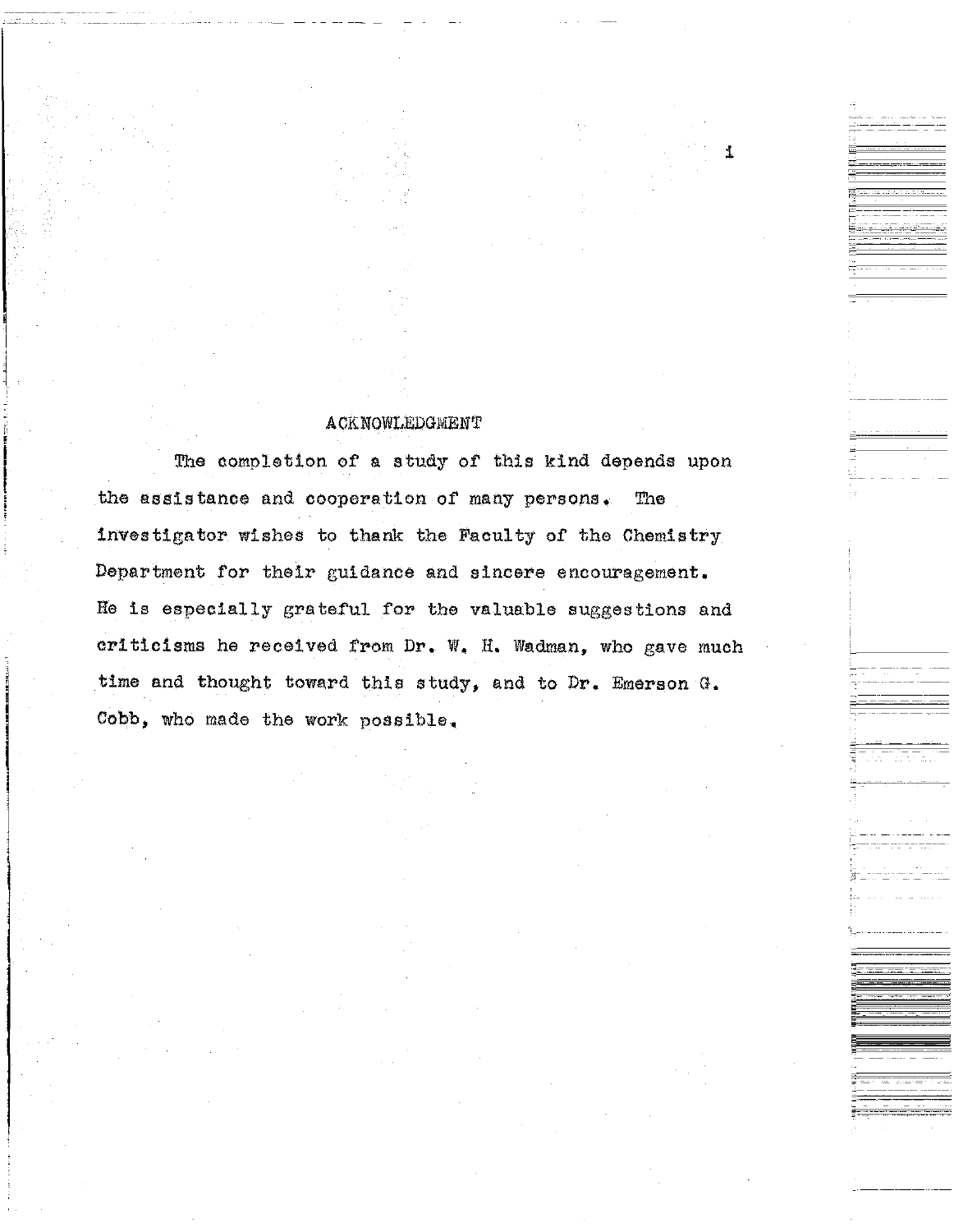|                | TABLE OF CONTENTS                                                                                                                                                                                                                                                                                                                                                                                                           |                 |
|----------------|-----------------------------------------------------------------------------------------------------------------------------------------------------------------------------------------------------------------------------------------------------------------------------------------------------------------------------------------------------------------------------------------------------------------------------|-----------------|
| <b>CHAPTER</b> | , which is a subspace of the second part of the set $\mathbf{PAGE}$                                                                                                                                                                                                                                                                                                                                                         |                 |
| $T_{\star}$    |                                                                                                                                                                                                                                                                                                                                                                                                                             |                 |
|                | Purpose of the Study                                                                                                                                                                                                                                                                                                                                                                                                        |                 |
|                | Partition Chromatography                                                                                                                                                                                                                                                                                                                                                                                                    |                 |
| II.            | HISTORICAL AND THEORETICAL BACKGROUND                                                                                                                                                                                                                                                                                                                                                                                       | 5               |
| III.           | EXPERIMENTAL                                                                                                                                                                                                                                                                                                                                                                                                                | 12              |
|                |                                                                                                                                                                                                                                                                                                                                                                                                                             | 12 <sup>°</sup> |
|                |                                                                                                                                                                                                                                                                                                                                                                                                                             | 13              |
| TV.            | $\texttt{SUMMARY} \texttt{}, \texttt{}, \texttt{}, \texttt{}, \texttt{}, \texttt{}, \texttt{}, \texttt{}, \texttt{}, \texttt{}, \texttt{}, \texttt{}, \texttt{}, \texttt{}, \texttt{}, \texttt{}, \texttt{}, \texttt{}, \texttt{}, \texttt{}, \texttt{}, \texttt{}, \texttt{}, \texttt{}, \texttt{}, \texttt{}, \texttt{}, \texttt{}, \texttt{}, \texttt{}, \texttt{}, \texttt{}, \texttt{}, \texttt{}, \texttt{}, \texttt$ | 29              |
|                |                                                                                                                                                                                                                                                                                                                                                                                                                             | 30              |

ii

 $\label{eq:2.1} \mathcal{L}^{\mathcal{L}}(\mathcal{H}) = \mathcal{L}^{\mathcal{L}}(\mathcal{H}) = \mathcal{L}^{\mathcal{L}}(\mathcal{H})$ 

 $\frac{1}{2}$  ,  $\frac{1}{2}$  ,  $\frac{1}{2}$  ,

 $\epsilon$  ,  $\epsilon$  ,  $\epsilon$  ,  $\epsilon$  ,  $\epsilon$ 

-----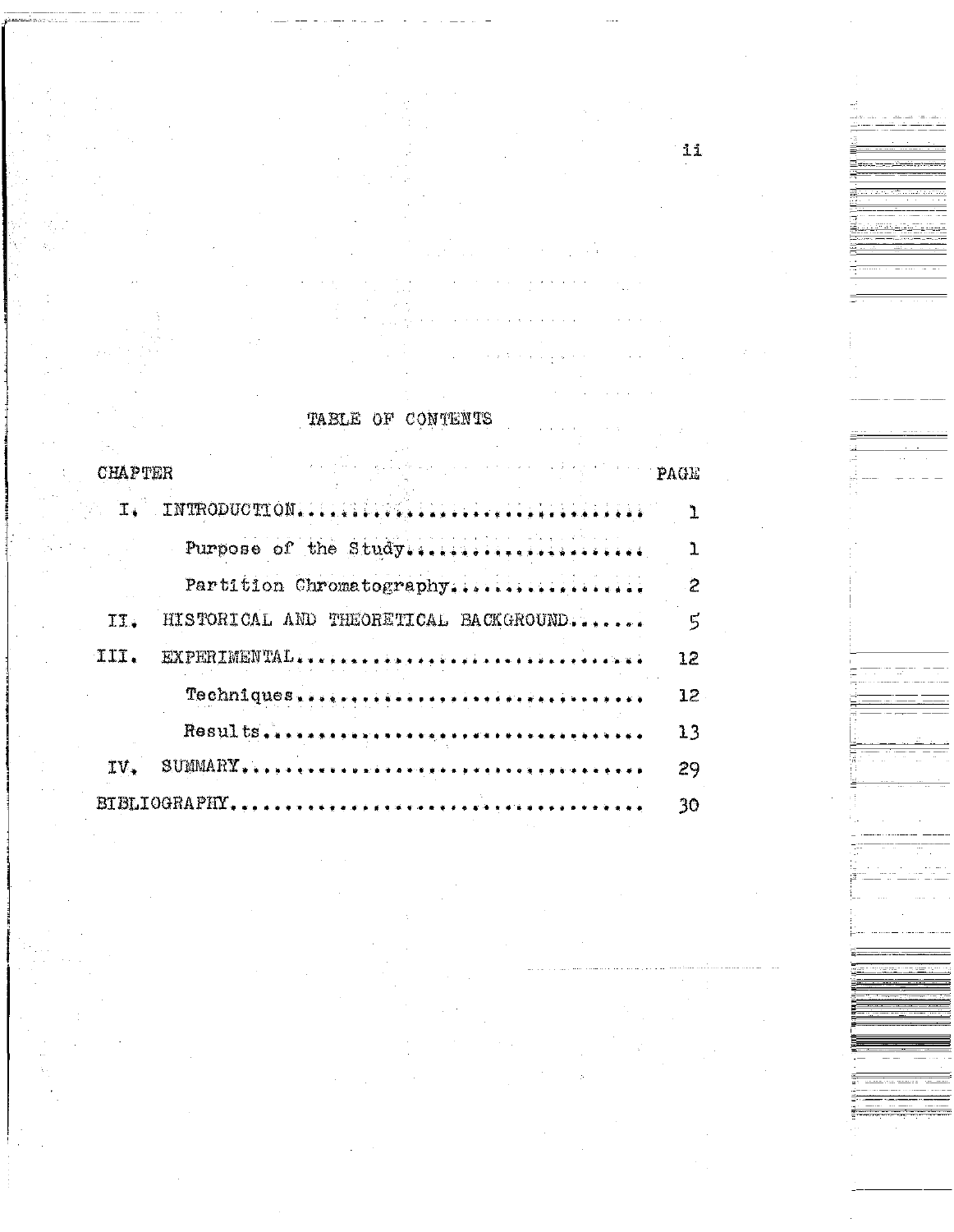|  | LIST OF TABLES |
|--|----------------|
|  |                |

 $\frac{1}{2}$  ,  $\frac{1}{2}$ 

 $\frac{1}{2} \left( \frac{1}{2} \right)$  $\hat{\mathcal{L}}$ 

 $\frac{1}{2}$  ,  $\frac{1}{2}$  ,  $\frac{1}{2}$ 

iii

 $\mathcal{L}(\mathbf{y})$  ,  $\mathcal{L}(\mathbf{y})$  ,  $\mathcal{L}(\mathbf{y})$ 

 $\frac{1}{2}$ 

 $\Xi^-$ 

i<br>Si

 $\overrightarrow{u}_{i}$  ---

|       | the control of the control of the control of the control of the control of |      |
|-------|----------------------------------------------------------------------------|------|
| TABLE |                                                                            | PAGE |
| I.    | Methanol Based Solvent System                                              | 15   |
| II.   | R <sub>I</sub> Values Obtained Using Methanol Based                        |      |
|       | Solvent System.                                                            | 16   |
| III.  | Butanol Based Solvent System.                                              | 20   |
| IV.   | Rr Values Obtained Using Butanol Based                                     |      |
|       | Solvent System                                                             | 21   |
|       | Mitro-Ethane Based Solvent System                                          | 25   |
| VI.   | R <sub>f</sub> Values Obtained Using Mitro-Ethane Based                    |      |
|       | Solvent System.                                                            | 26   |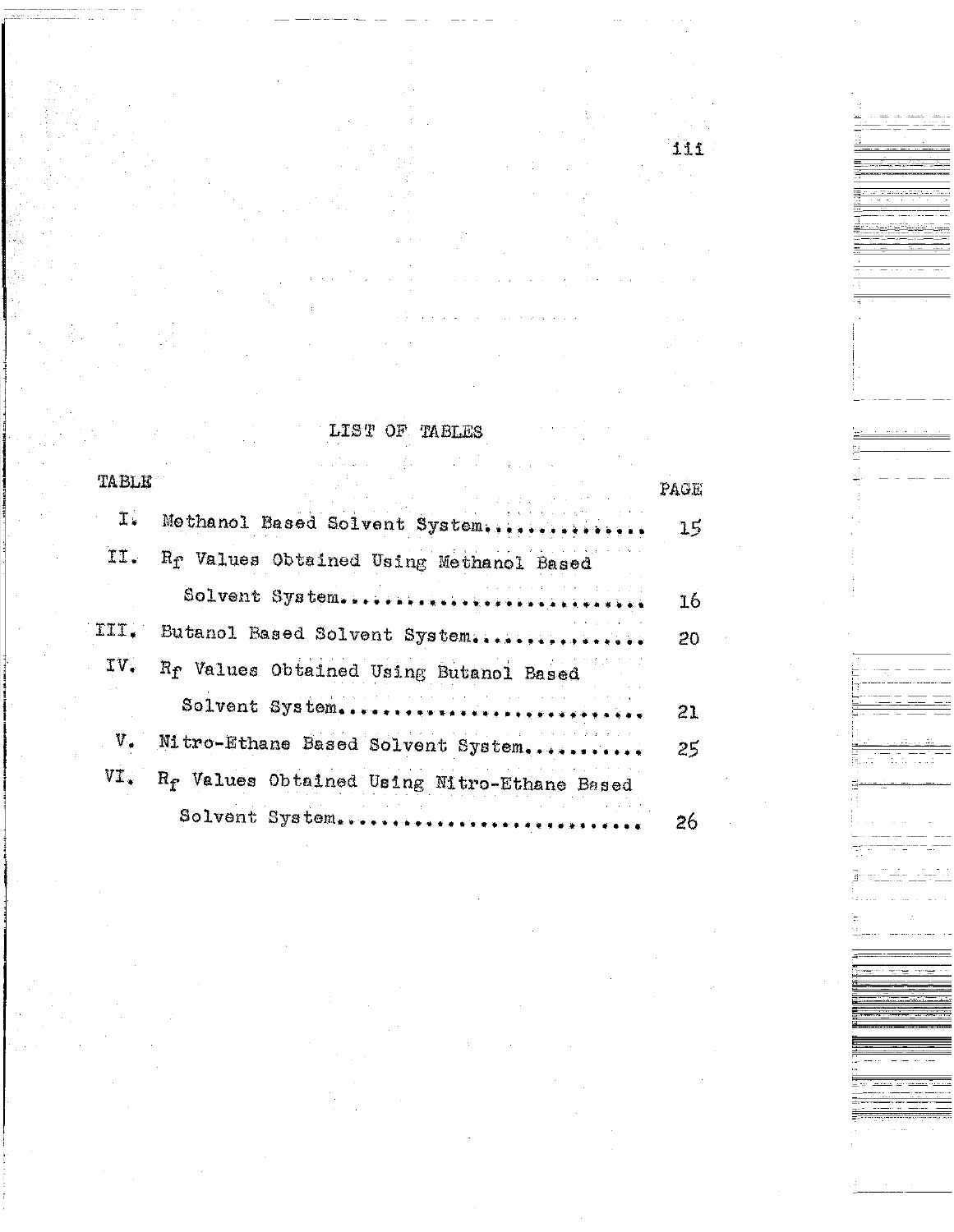| FIGURE                                                  | PAGE |
|---------------------------------------------------------|------|
| Methanol Based Solvent System<br>ı.                     |      |
| Rp Values.                                              | 18   |
| $\mathbb{Z}_{\bullet}$<br>Methanol Based Solvent System |      |
| Constant R <sub>f</sub> Values Versus Acetic Acid       | 19   |
| 3. Butanol Based Solvent System                         |      |
|                                                         | 22   |
| 4.<br>Butanol Based Solvent System                      |      |
| Constant R <sub>f</sub> Values Versus Acetic Acid       | -23  |
| 5. Mitro-Ethane Based Solvent System                    |      |
|                                                         | 27   |
| 6.<br>Mitro-Ethane Based Solvent System                 |      |
| Constant R <sub>f</sub> Values Versus Acetic Acid       | 28   |

### LIST OF FIGURES

iv

n<br>Sistema<br>Sistema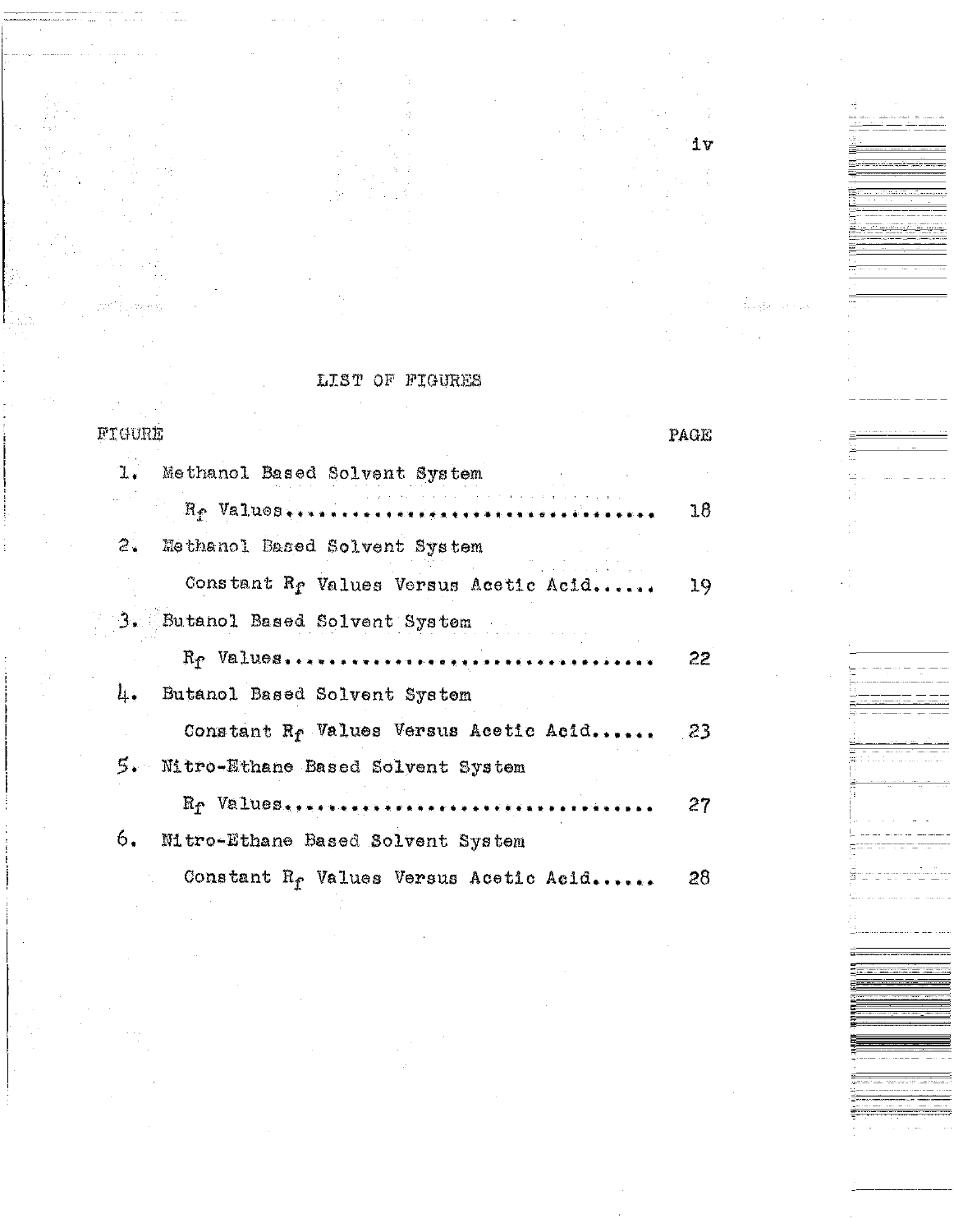## CHAPTER I

#### INTRODUCTION

#### PURPOSE OF THE STUDY

Part of a current research program undertaken by the faculty in chemistry at the College of the Pacific is concerned with studying chemical compounds which are favorably absorbed by malignant tissue. A compound which is preferably absorbed is Aureomycin, The reason for this preference of absorption is still not known. In order to determine the cause of this absorption, it is necessary to establish a method of recovering tetracycline and its derivatives from malignant tissue. When working with recovery of tetracycline and its derivatives, the small scale of operations immediately suggests the use of chromatographic techniques of separation, identification, and estimation.

The literature contains only one reference to the chromatography of tetracycline. In Antibiotics. June, 1957, Selzer and Wright<sup>5</sup> described a procedure for paper chromatography of Aureomycin and its derivatives using a pyridine containing resolving system. While we were able to repeat their procedure, the sharpness of the chromatograms left much to be desired, For this reason alone it seemed desirable to attempt to develop a superior procedure. There is also a further objection to using the Selzer and Wright method;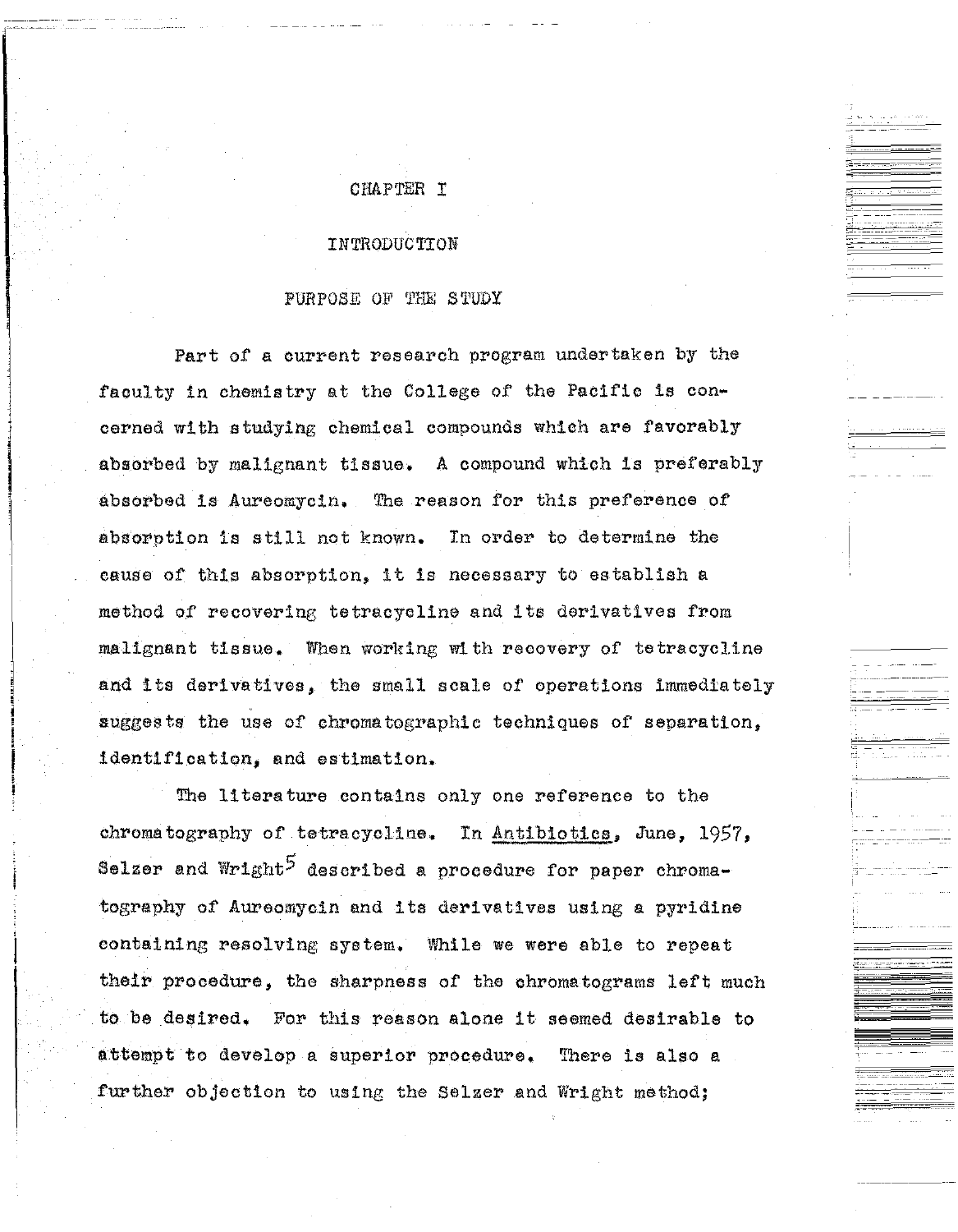namely, a solvent containing pyridine would prohibit the testing of absorption of tetracycline on malignant tissue directly on a chromatogram, Thus it was the purpose of this project to devise chromatographic procedures capable of yielding well-defined chromatographic spots and using solvent systems that would not combine strongly with proteinaceous material,

The use of paper chromatography is not a new developrnent in chemistry, Pliny mentions the use of papyrus in the detection of ferrous sulphate, but the great popularity of present-day paper chromatography is due to Martin and Synge.  $^{\text{1}}$ 

#### PARTITION CHROMATOGRAPHY

The phenomenon of adsorption takes place in chromatography. Partition, or paper, chromatography is a method of separating substances by distributing them between two liquid phases, one of which is mobile and the other essentially fixed by sorption to a support. The support itself may or may not be active in the separation process. Partition chromatography is thus essentially a differential countercurrent application of the liquid-liquid distribution. It is, however, sometimes complicated by other types of distribution. The method originally developed by Martin and Synge<sup>4</sup> for the purpose of separating mixtures of acetylated amino acids has since been widely applied to analytical problems,

Two methods of partition chromatography may be employed: the method using columns, the "bulk" application, and that using strips or sheets of paper, the "one-" or "two-dimensional"

2

 $\frac{1-\frac{1}{2}-\frac{1}{2-\alpha}}{\frac{1}{2-\alpha}-\alpha+\alpha}$ 

-------

 $=$ 

 $\Xi_{\rm m}$  .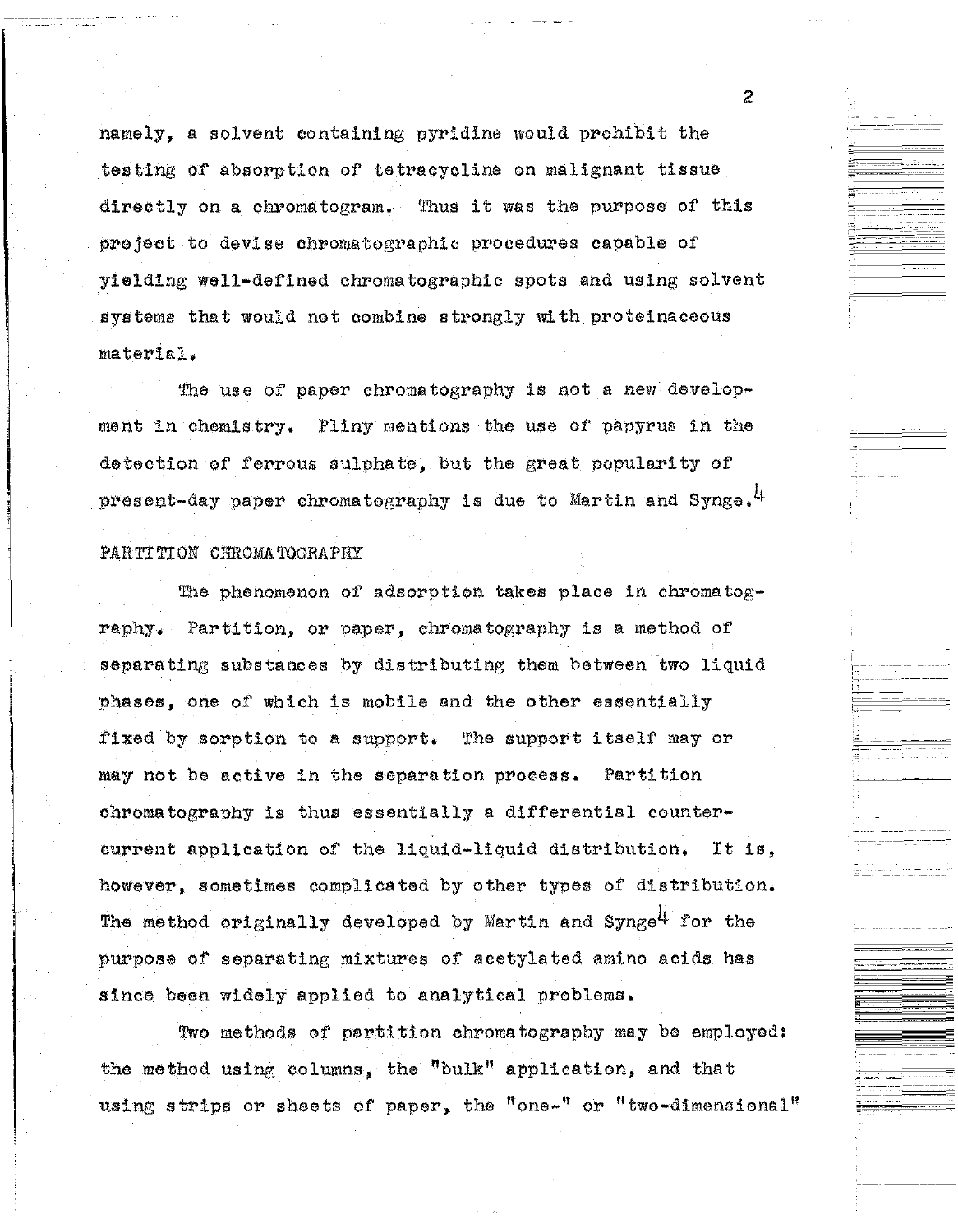application. The former employs a column of silica gel or starch, to which is sorbed one fluid phase, over which the second fluid phase passes. The latter employs strips or sheets of filter paper to support the one phase, the second passing over this, driven by capillary forces. The types of apparatus used in these two methods are different, but the principle is the same for both,

The theory proposed by Martin and Synge<sup>4</sup> for the partition chromatogram was developed on analogy to that of the packed distilling column. Using the assumptions that diffusion upward and downward in the column was negligible, and that the distribution constant of a solute between the two phases was not sensitive to concentration or to the presence of other solutes, they derived and defined the  $R_f$  value, in which the movement of the zone is relative to that of the advancing front of' the developer liquid, the mobile phase:

> $R_f$  = Movement of zone. Movement of advancing front of mobile phase

The measurement of the  $R_f$  value is relatively simple: the center of the original spot is taken as an origin and the distance to the center of the developed spot, or zone, and that to the front of the developer are measured.

In general, the procedure for paper chromatography is to place a small amount of the mixture to be separated near the end of a strip of filter paper which is then arranged so that the adsorbent solvent can pass over the spot, carrying it along in the direction of flow. The filter paper retains

3

----- --- ----

-·

- -·· ---··-· - ~

 $- -$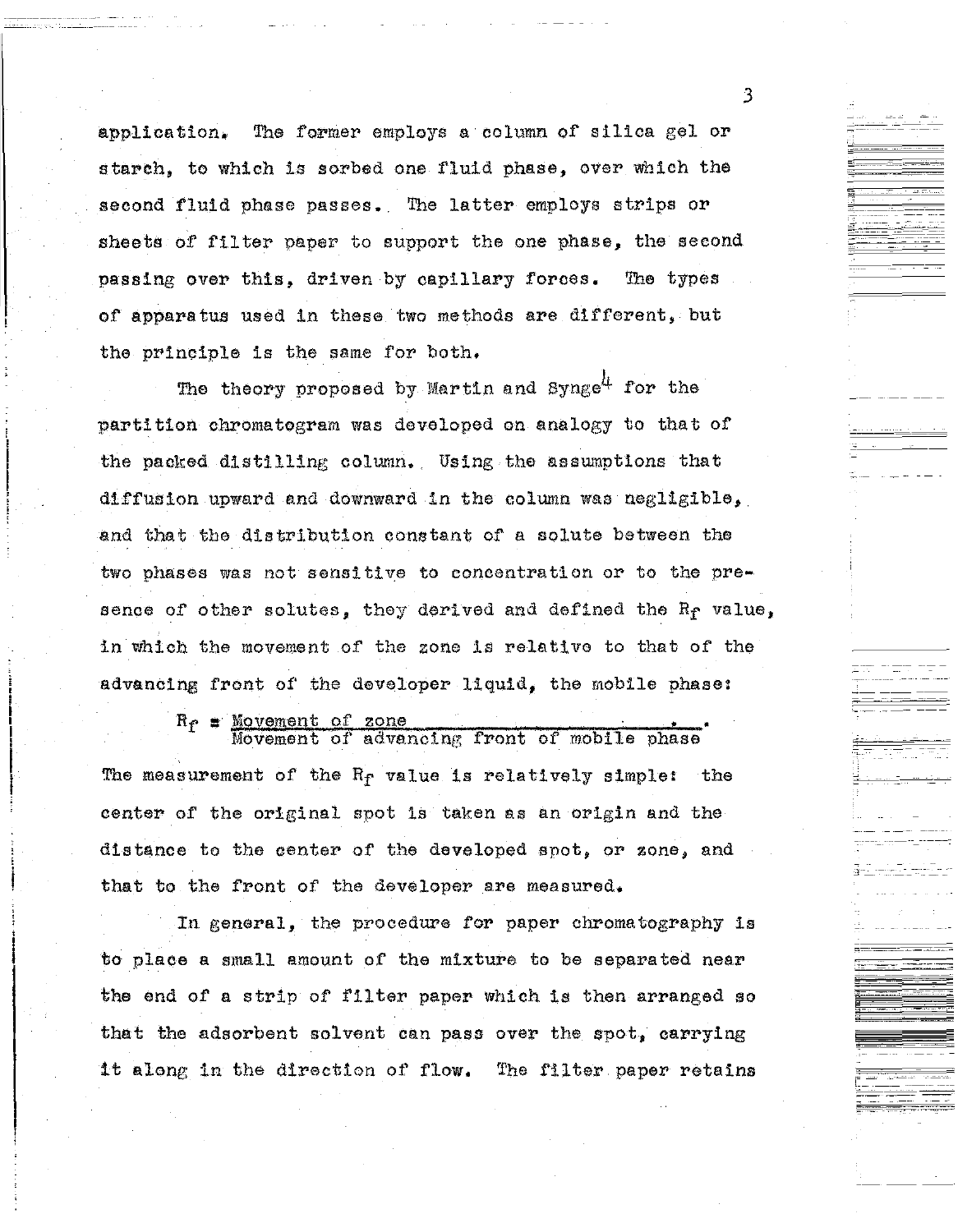an aqueous phase. The end of the paper is then dipped into the solvent, which flows through the spot. The flow is caused by capillarity. The chamber should be sealed.

After the solvent has moved sufficiently far, the chamber is opened, the strip or sheet is removed and examined. :tt is obvious that the apparatus used with paper strips and sheets must be different from that used for column chromatography. The solvent can be run upward or downward, but the paper must be kept in an atmosphere saturated with the solvents used.

A problem which occurs often when workiug with paper chromatograms is streaking. Consden<sup>1</sup> and colleagues have called attention to the effects of metal-ions in paper. Filter paper is made in many grades, and these may differ widely in their behavior. Even the best filter paper may contain soluble material. Paper usually contains three forms of cellulose, classified on the basis of behavior. -cellulose is insoluble in strong NaOH, and forms are soluble, but the is precipitated by mineral acid from the alkaline solution, while the remains soluble. A good filter paper should also be low in reducing substances.

We may conclude that filter paper cannot be considered an inert material, even toward water,

 $\mathbf{h}$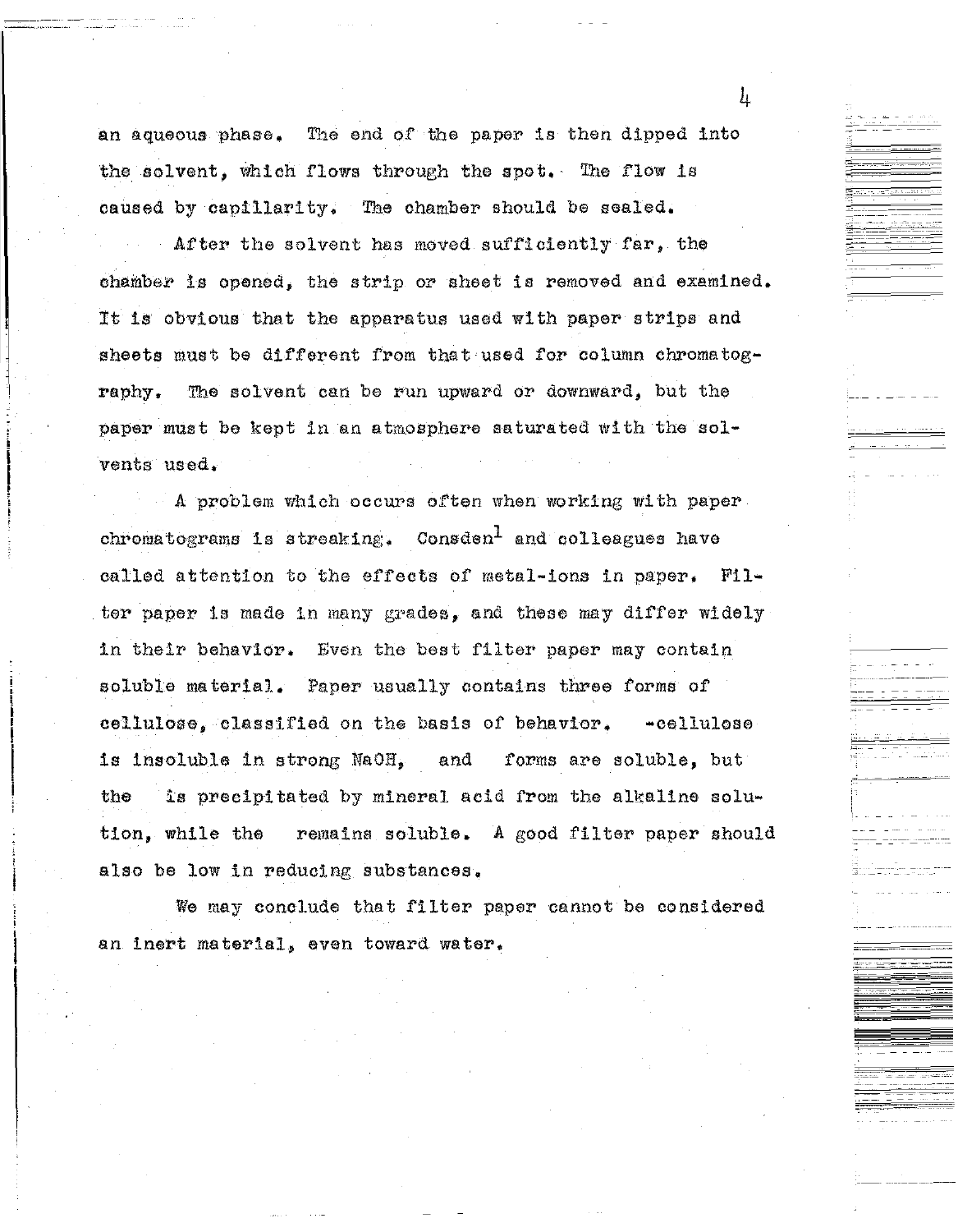### CHAPTER II

## HISTORICAL AND THEORETICAL BACKGROUND

Aureomycin was discovered by Dr. B. M. Duggar<sup>2</sup> in 19h8 in his work for the Lederle Laboratories. In 1952. the structure was found by Hochstein<sup>3</sup> to be:



Aureomyoin belongs to the tetracyclines. It is an antibiotic which is used to fight diseases caused by bacteria and rickettsia. This may be one reason why it is favorably absorbed by malignant tissue. Due to the poor blood supply occurring in many advanced malignancies in humans, it is not uncommon for the malignancy to become bacterially infected. For this reason, it has become common medical practice to give antibiotics to these persons. In these cases, Aureomycin is preferably absorbed by the malignancy and by bones. In order to further the studies of this phenomenon by our group, it is highly desirable that effective chromatographic procedures for the examination of tetracycline compounds be developed.

Historically, little research has been done in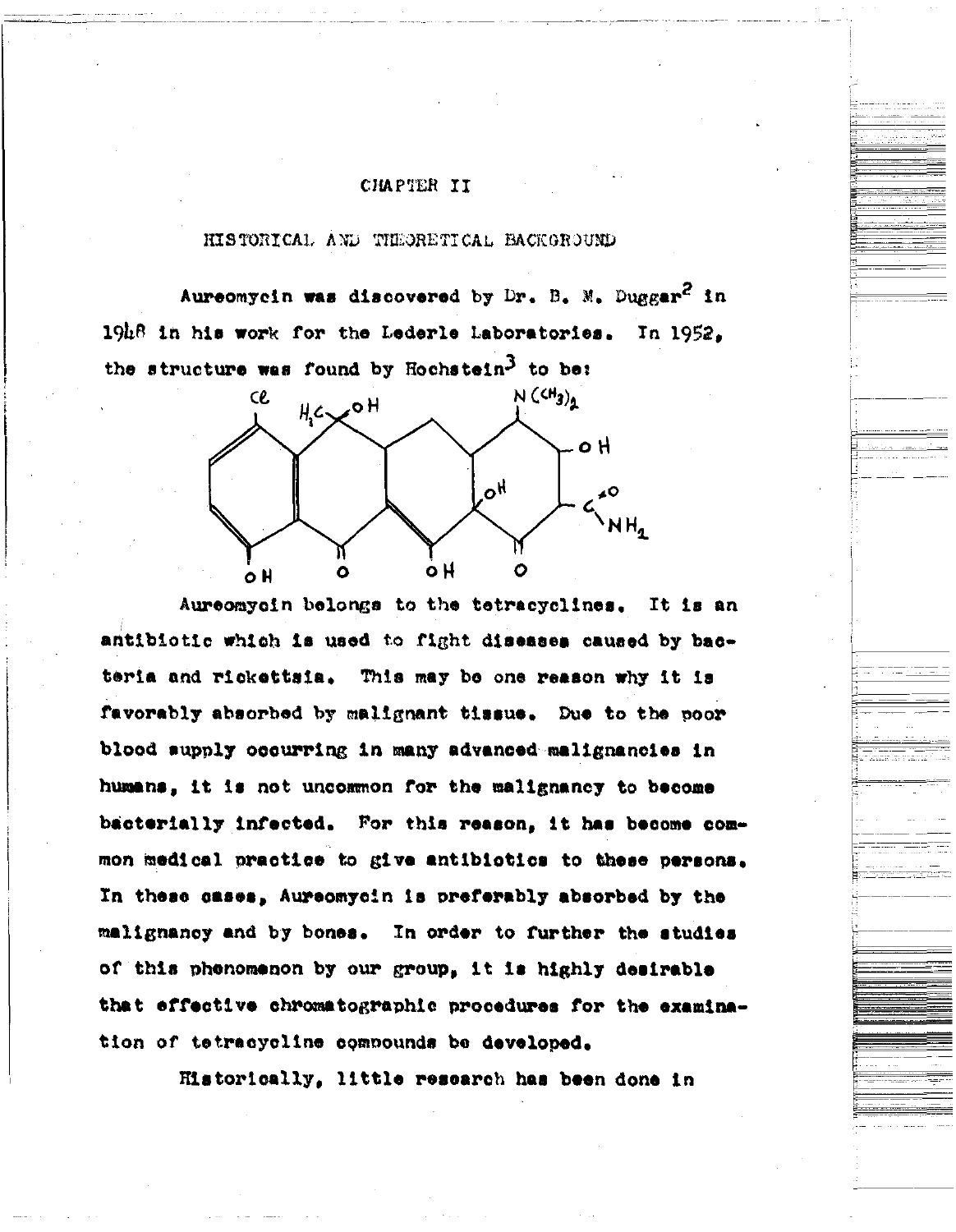applying chromatographic methods to the identification and recovery of these compounds. The only reference to the chromatography of tetracyclines is the work of Selzer and  $W$ right. $^5$ 

The filter paper used was Whatman No. 1 and the resolving agent was chloroform, nitro-methane, pyridine (10:20:3). Buffered paper of pH  $3.5$  was used, and the compound was applied as a methanolic solution, The positions of the spots were identified by U. V. light, after exposure of the paper to ammonia vapor,

In running a compound of this nature, the same difficulties must be anticipated which occur with similar compounds such as amino acids, One of such difficulties is streaking. One of' the similarities between Aureomycin and the amino acids lies in the amphoteric behavior, which ineludes a definite iso-electric point, being soluble in acids and bases and undergoing ionization. Another similarity is the zwitter-ion formation.

In looking upon the compound the possibilities of internal proton-bonding is easily seen.

6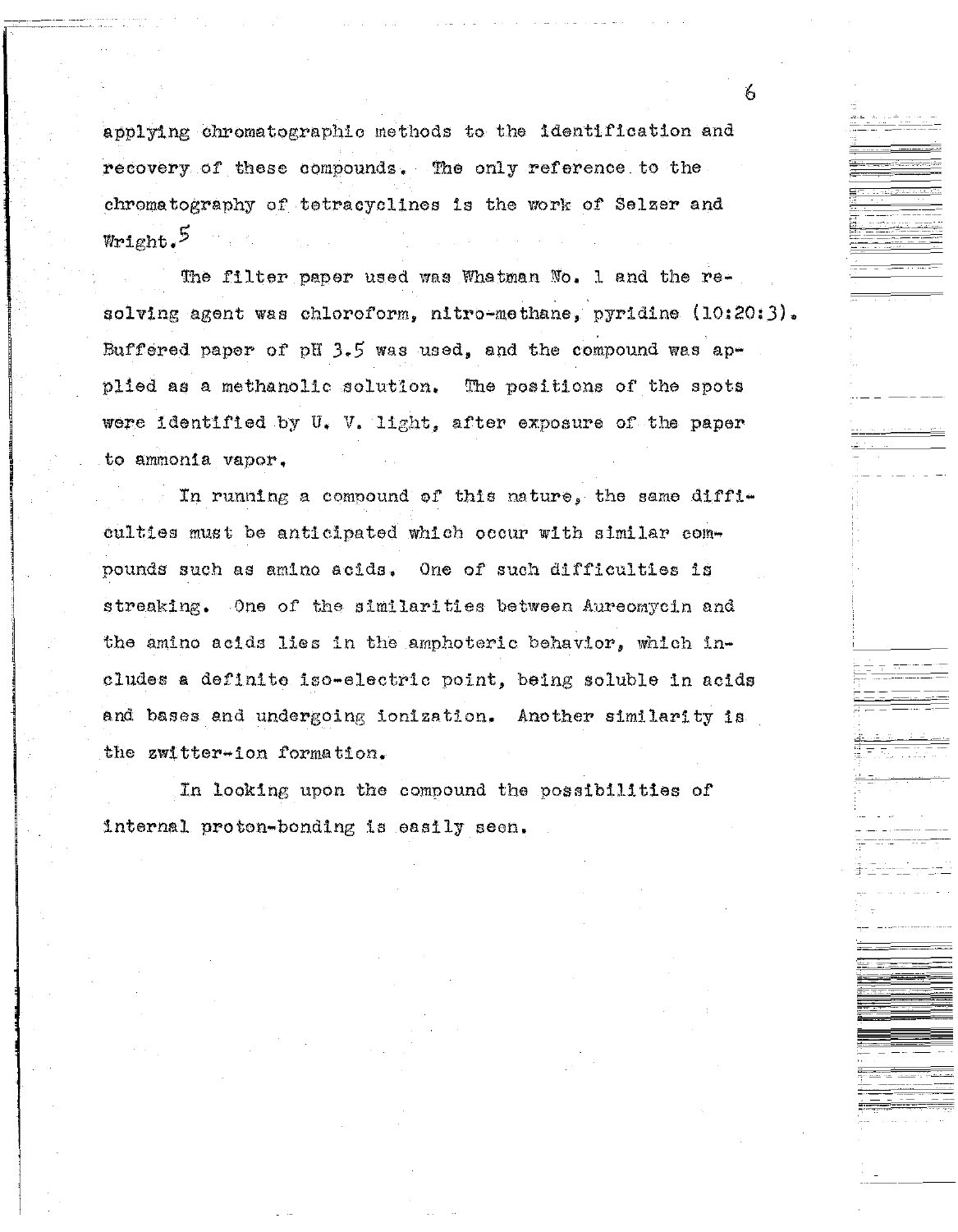



This internal proton-bonding minimizes ionization and this state has its maximum at the iso-electric point. In a solution with a pH different from the iso-electric point, the internal proton-bonding is disturbed. This disturbance represents an increase in the polarity and thus an increase in reactivity of the compound. This increase in reactivity can now lead to various reactions which can cause streaking. In the opinion of the investigator, the following reactions can occur between Aureomycin, cellulose, and the metal-ions present in the filter paper used:

7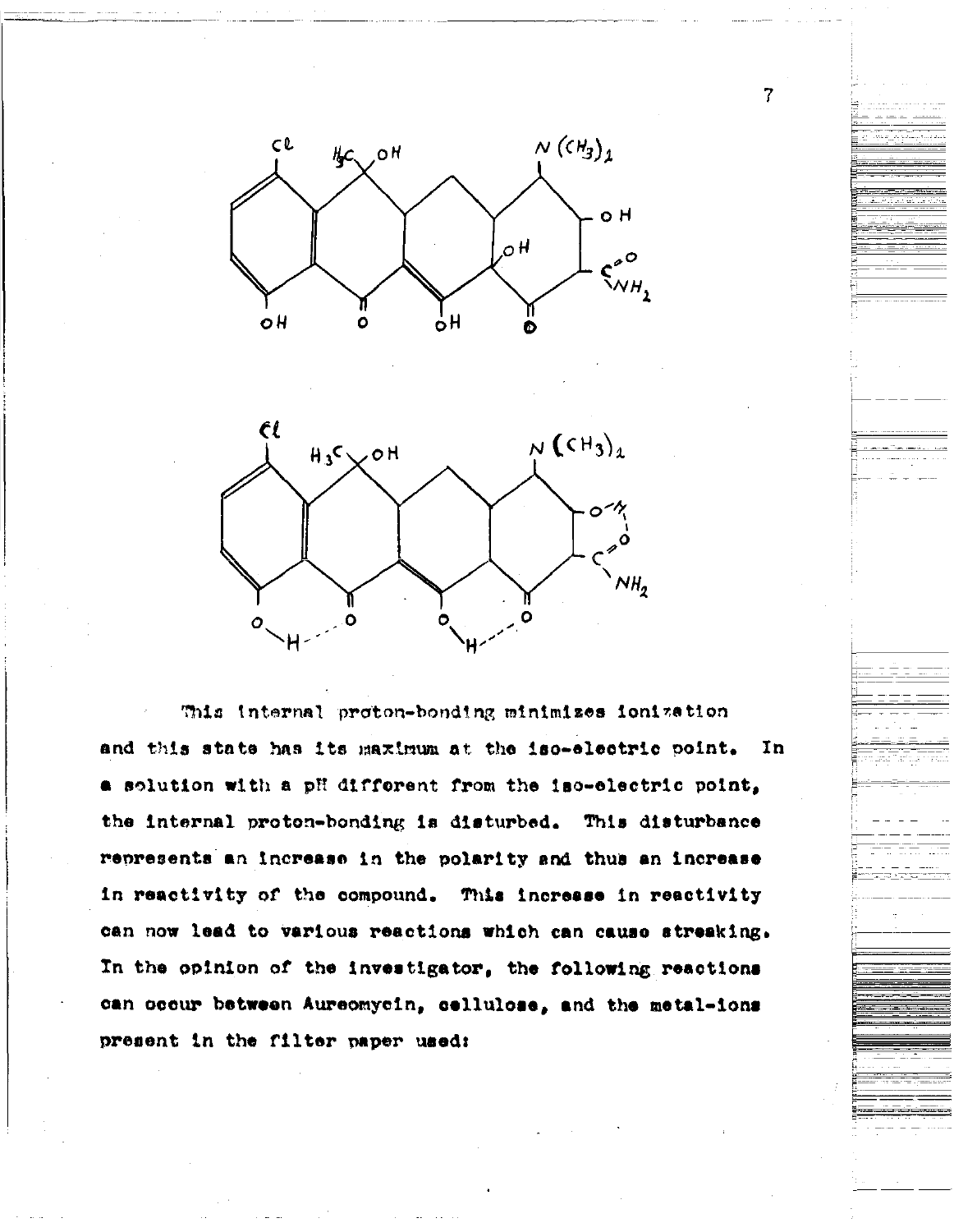#### Proton-bonding.  $\mathbf{1}_{\bullet}$



 $2.$ One mol water split off.



 $\bf{8}$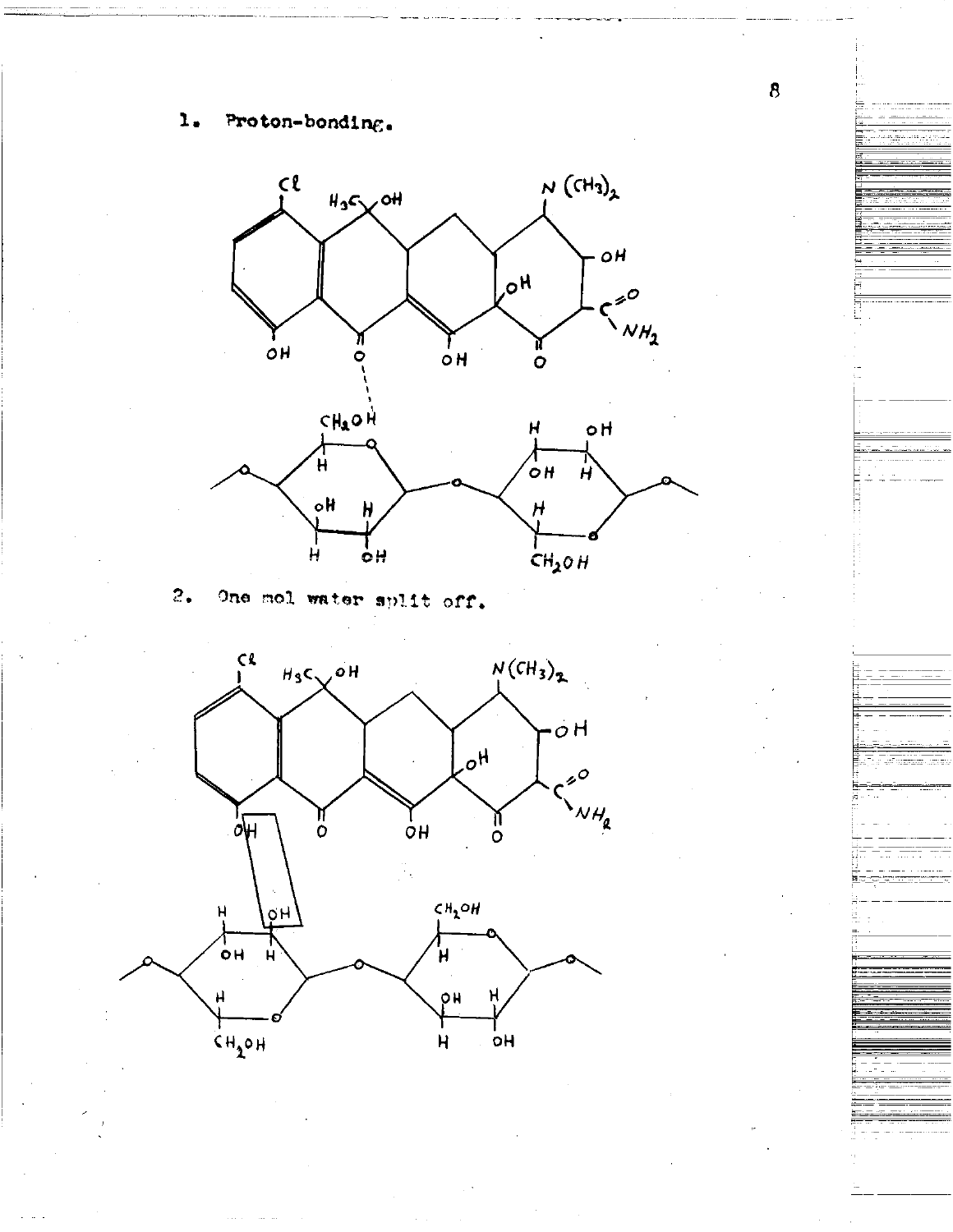

 $H_s$  $\times$ OH

 $\frac{1}{2}$ 

 $\frac{1}{2}$ N(CH<sub>3</sub>)

9

 $\zeta$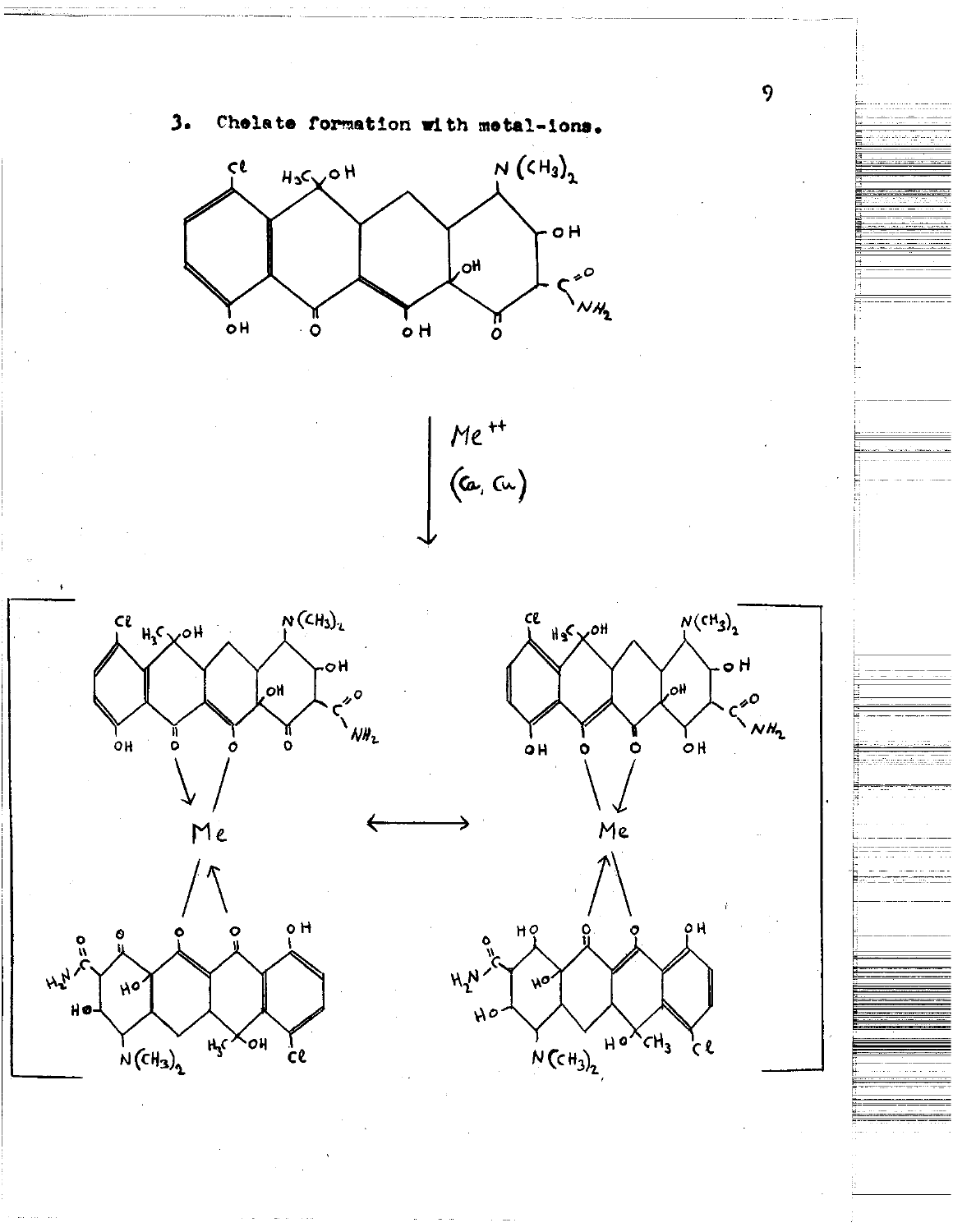The resonance between the two structures shown above will tremendously stabilize the metal complexes. Further. the inner complex salts generally have a low solubility. It is to be expected that this type of chelate formation will cause heavy streaking in the running of paper chromatograms.

Looking upon the formula of Aureomycin,



we can see it is a base, since it is able to accept a proton and thus ionize.



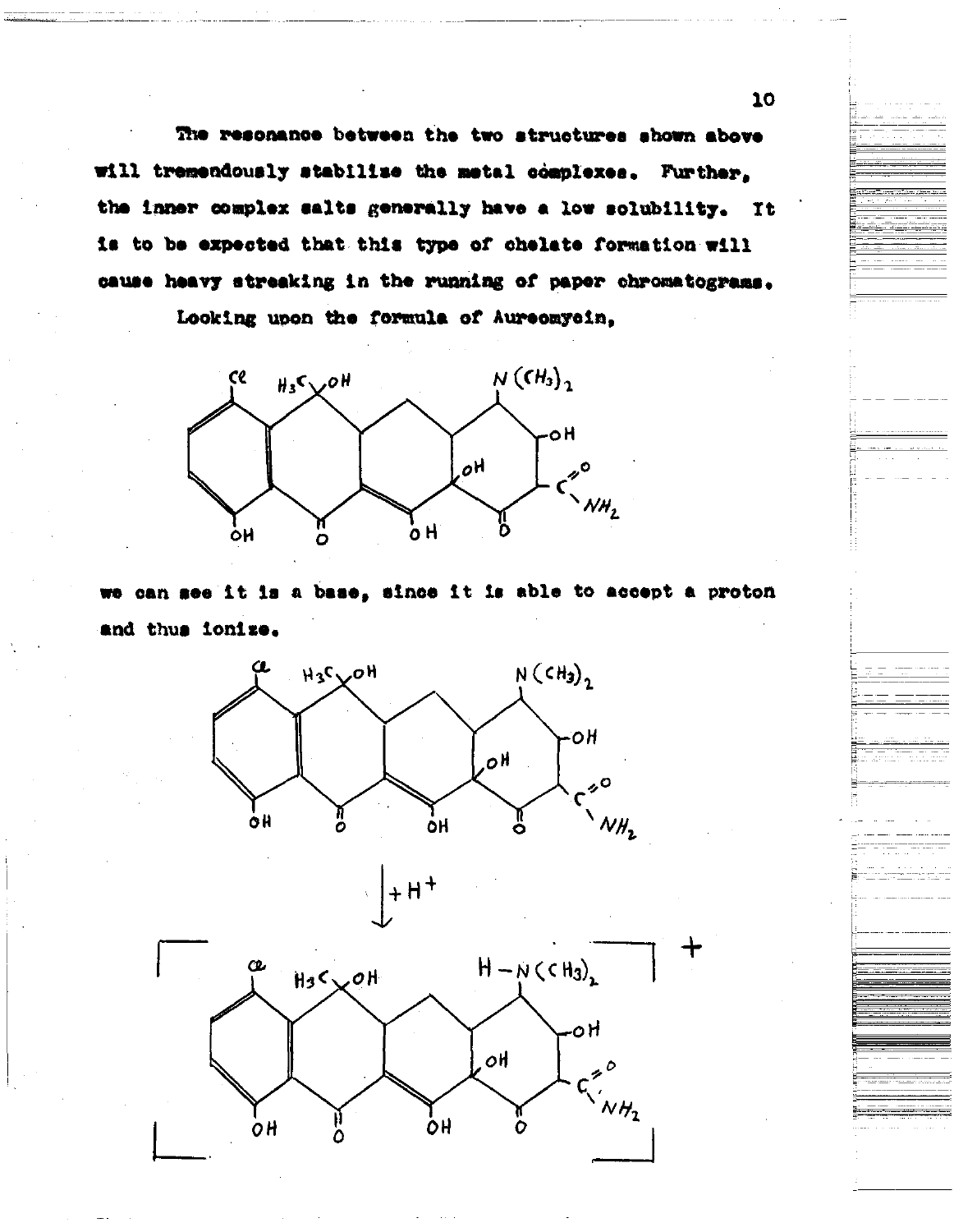Since Aureomycin is a base, it will easily ionize in acid. As the solvent systems used have more or less acidity, there will be a higher or lower ionization of the Aureomycin. It is well known that there are difficulties involved in running ionized compounds on paper chromatography. This excludes strongly acidic solutions. It was observed that with increasing acidity there was increased streaking, Aureomycin easily ionizes in an acid because the pH of the solution is different from that of the iso-electric point. The possibility of running Aureomycin in a basic solution is, of course, present, But the acidic solution is to be chosen. All solvent systems used were acidic.

11

 $-$ 

;<br>=

i- <u>-</u><br>1

---------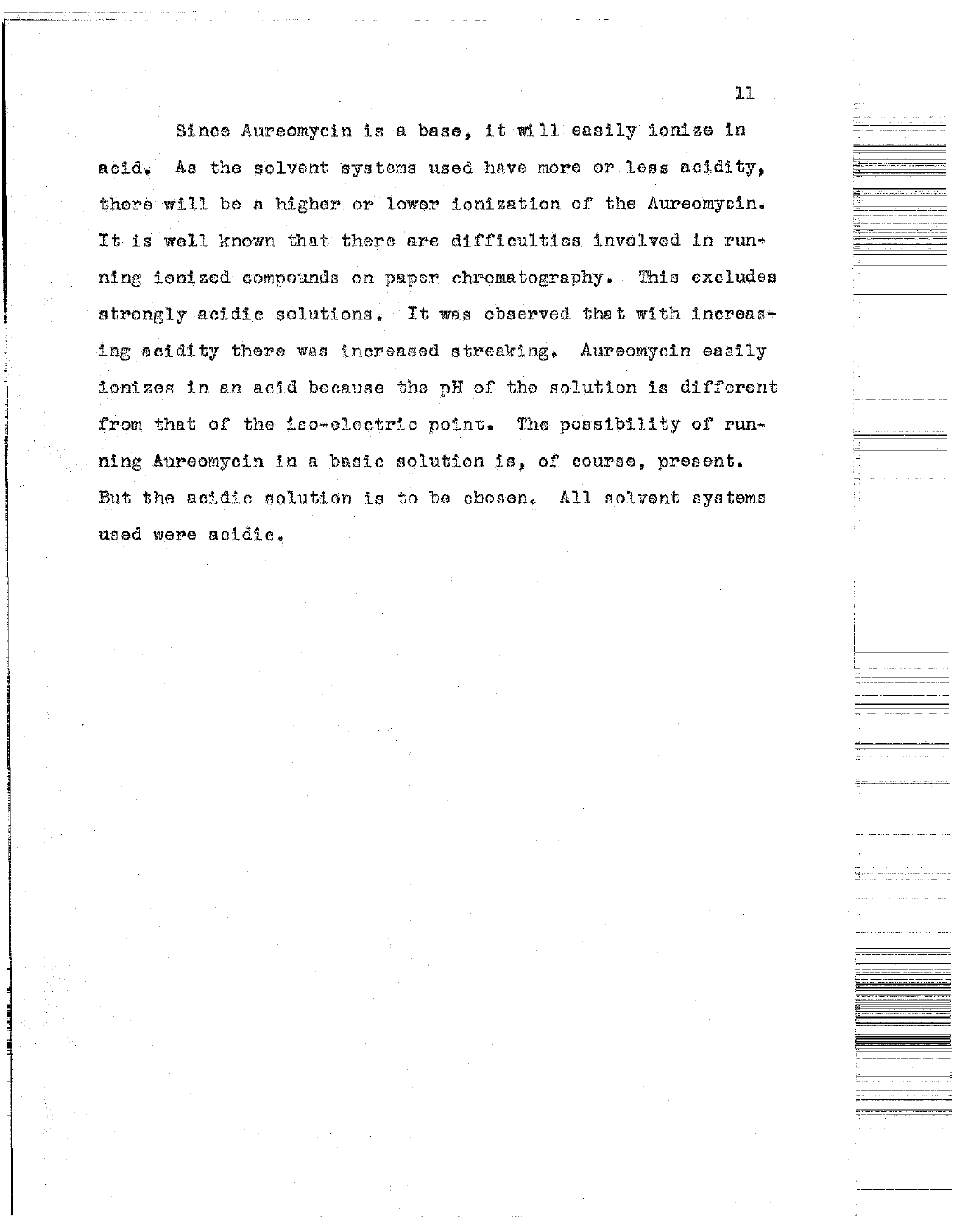## CHAP'l'ER III

#### EXPERIMENTAL

#### **TECHNIQUES**

The Aureomycin was used in its base rather than salt form. It was dissolved as  $0.001\%$  solution in pure methanol and stored in darkness. During the work the methanolic solutions showed decomposition, which required new working solutions made up every second month. The filter paper used was Whatman No, 1, The time of running the spots varied from 10 to 150 minutes.

Because of anticipated streaking, precautions were taken to eliminate all the usual causes of this phenomenon, Thus glass tanks were used which were sealed with plate glass lids, Before running the spots, the atmosphere in the tanks was saturated with the resolving solution for twentyfour hours. Fresh resolving solutions were prepared for each group of chromatograms. All the solutions had a  $20\%$ water saturation.

In the search for a suitable solvent system for Aureomycin, three different classes of resolving mixtures were used:

l~ Methanol, acetic acid, *20%* water saturation. The acetic acid differed in percentage from 1 to 10,

2. Butyl-alcohol, 10% Pyridine, 20% water saturation, The acetic acid differed in percentage from 1 to *5.*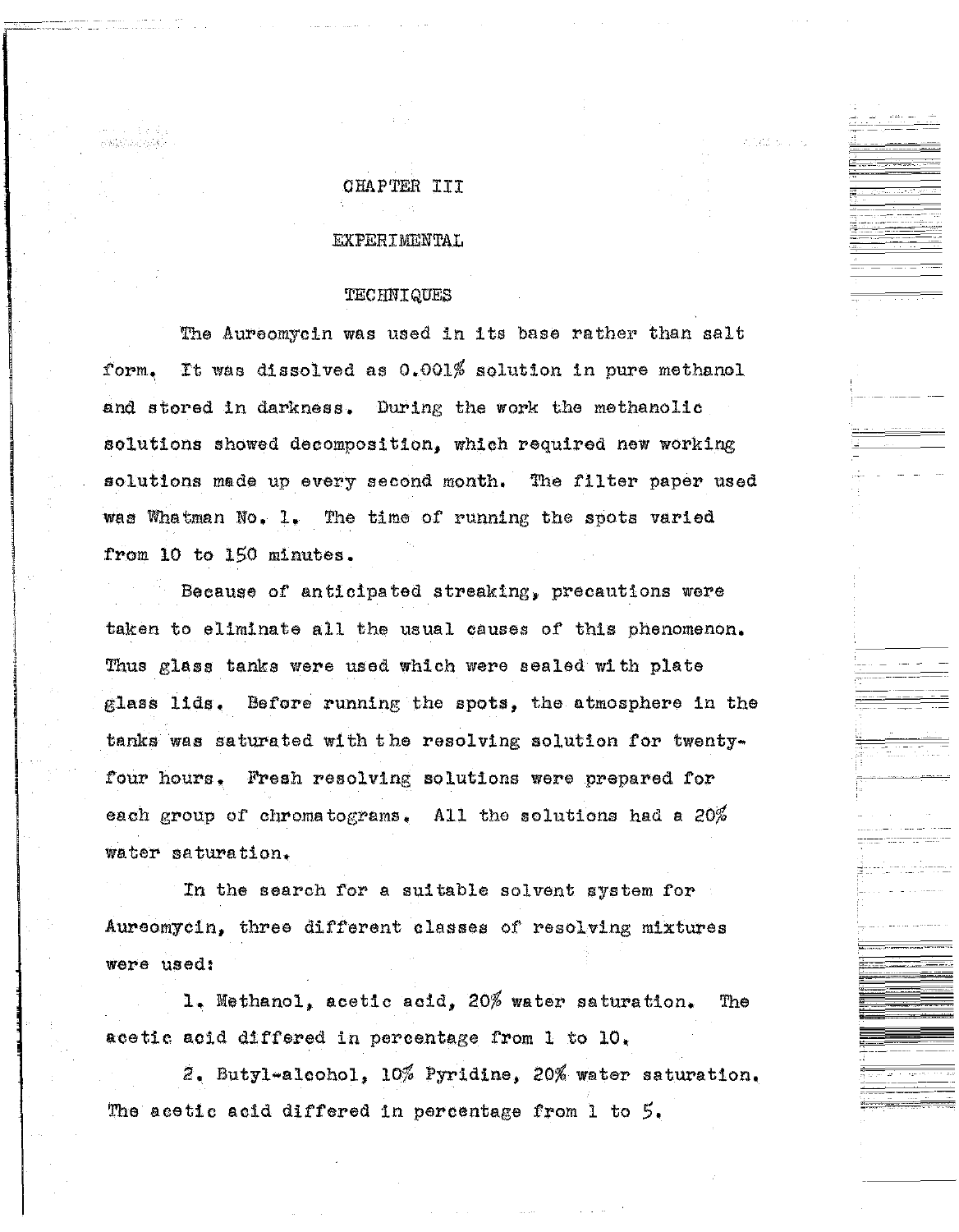J, Nitro-ethane, Pyridine, Chloroform (6:1:3). 'The acetic acid differed in percentage from 1 to 5.

*'to* identify the spots, the same method used by Selzer and Wright was applied.

#### RESULTS

Firstly, the behavior of Aureomycin using pure methanol as solvent was studied. As was to be expected, the spots moved with the front, and the problem was to retard this movement. Traces of water and acetic acid had no influence, but by increasing the acidity and by saturating the solution with 20% water, it was possible to slow the movement of the spots. However, by thus increasing the acidity, the streaking of the spots was also increased, presumably due to increased salt formation.

Acidities from 1 to 10 percent were used, and by running over a long period of time, some Rr values, which may be usable, were obtained, But they might prove to be too low for separation of derivatives of Aureomycin because of the very low magnitude of the  $R_f$  values obtained.

Figures  $2, 3, 4, 5, 6$ , indicate that by increasing the acidity the *Rt* values increased, But as has been mentioned, another phenomenon took place: a treaking,

Using 1, 2, 3 and  $\mu$ % of acetic acid, no streaking occurred, and the spot applied moved as one unit. But with an increase above  $4\%$  of the acid, streaking began. Thus, while the  $R_{\rm f}$  values became better, the streaking increased  $\sim$ 

13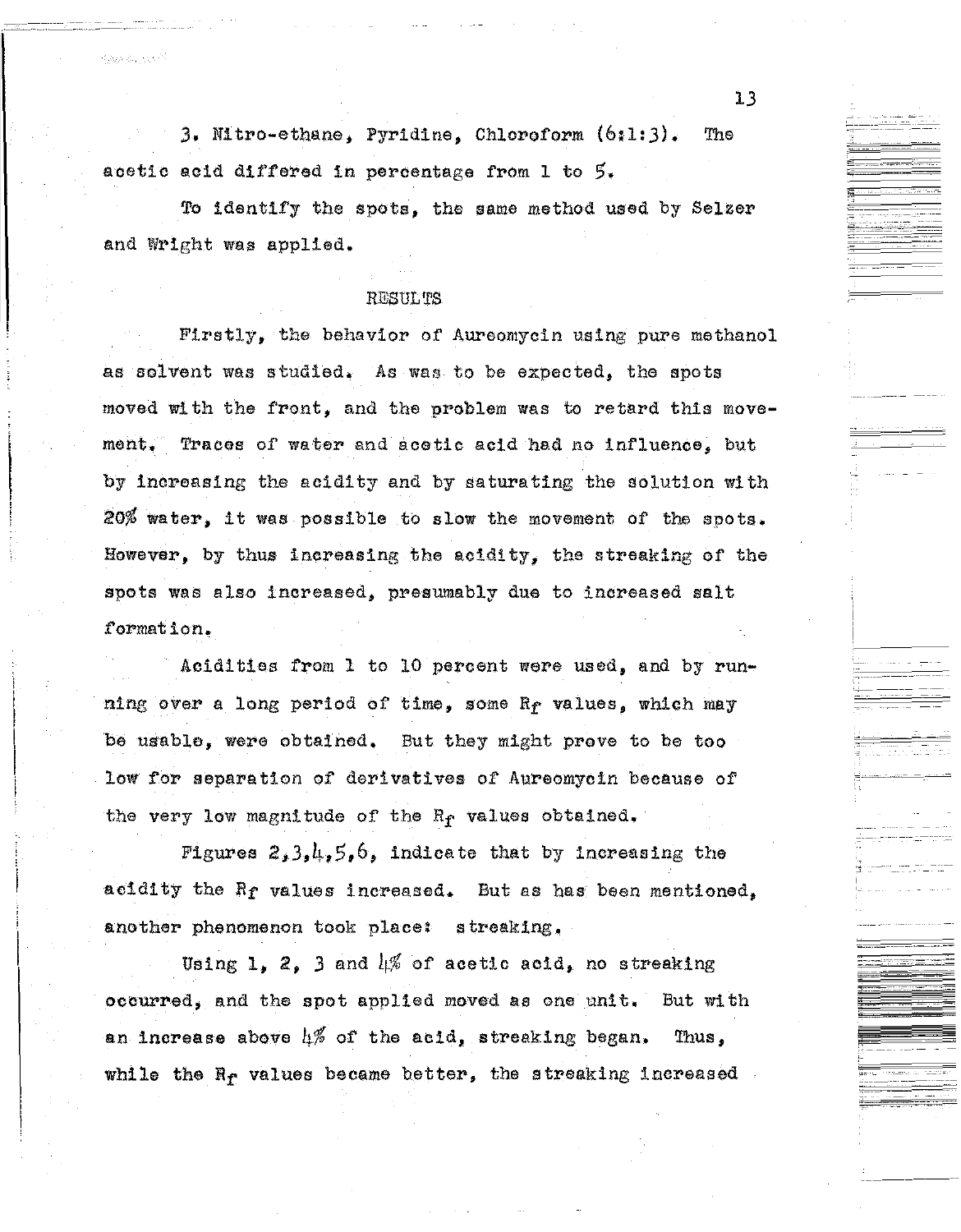to an extent which negated any practical use of these higher acidities.

The streaking probably occurred because the applied compound, Aureomycin, chelated with the paper and thus decreased in concentration, so that it made the identification of the applied compound almost impossible.

Another phenomenon observed with acidity above 4% was the decrease in rapidity of movement, It then took a longer time to establish a constant  $R_f$  value. This was caused by the decrease of the concentration, which was caused by the chelation.

'""-- -- -- - ---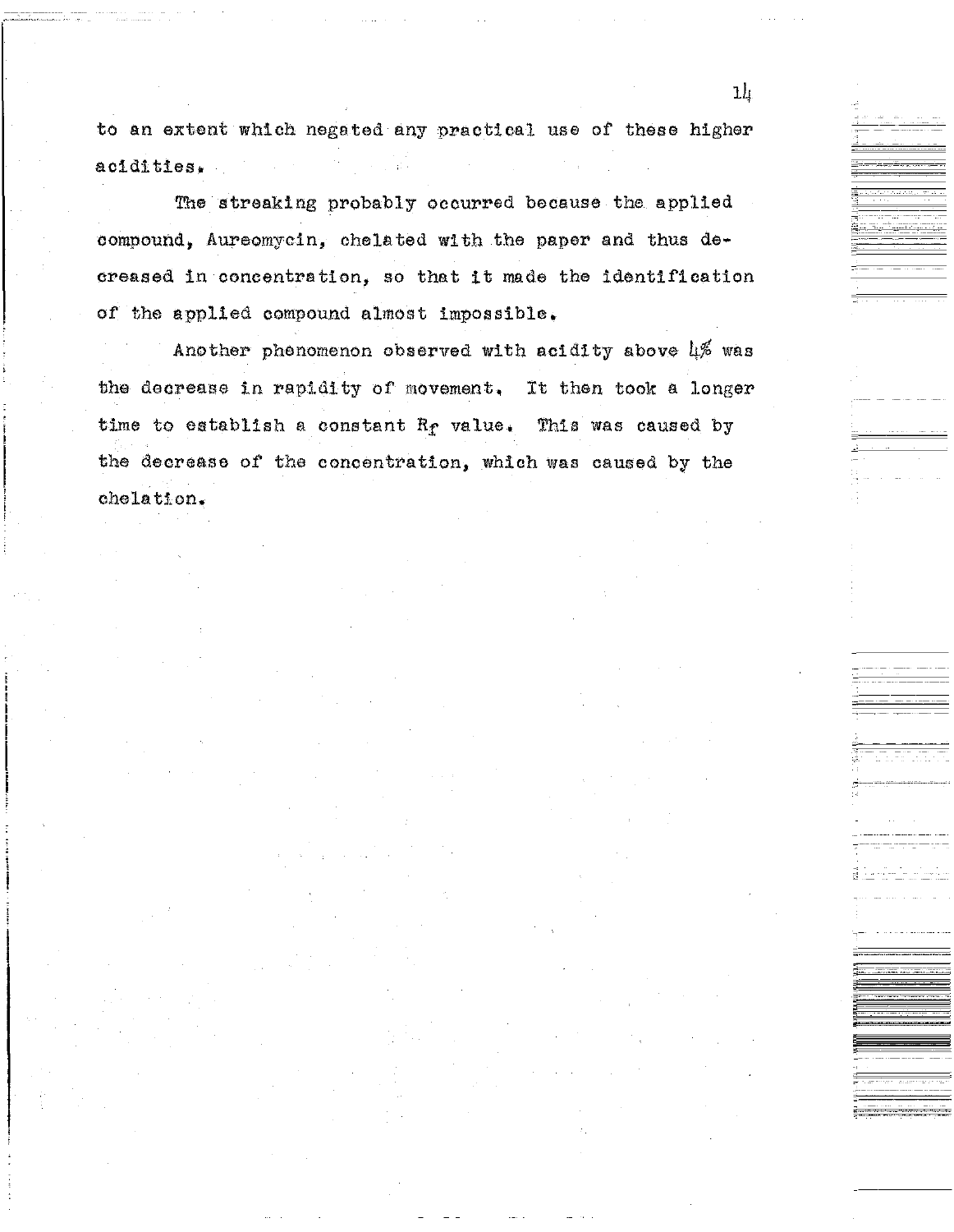TABLE I

 $\sim$   $\sim$ 

|                                                    | Time (minutes) | $R_{\rm f}$                                                         |                                    | Time (minutes)     | $\mathbf{R}_{\mathbf{f}}$   |
|----------------------------------------------------|----------------|---------------------------------------------------------------------|------------------------------------|--------------------|-----------------------------|
| 10<br>20<br>30<br>40<br>60<br>120                  | 1% acetic acid | 2ء<br>.16<br>$\begin{array}{c} 15 \\ -13 \\ -13 \\ -13 \end{array}$ | 120                                | $6%$ acetic acid   | 48<br>36535<br>3333<br>333  |
| 10<br>20<br>30<br>40<br>60<br>120                  | 2% acetic acid | .23<br>.19<br>16<br>,16<br>16<br>. 16                               | 30<br>40<br>50<br>60<br>90<br>120  | 7% acetic acid     | 6.<br>46<br>$\frac{36}{36}$ |
| 10<br>20<br>$\frac{30}{40}$<br>120                 | 3% acetic acid | $\frac{26}{22222}$                                                  | 40<br>$\frac{50}{60}$<br>90<br>120 | 8% acetic acid     | o                           |
| $\frac{10}{20}$<br>$\frac{30}{10}$<br>120          | 4% acetic acid | 22<br>.22<br>, 22<br>, 22                                           | 60<br>90<br>120<br>150             | 9% acetic acid     |                             |
| 20<br>20<br>20<br>20<br>20<br>20<br>20<br>20<br>20 | 5% acetic acid | 4 3 3<br>3 3 2<br>3                                                 | 60<br>90<br>120<br>150<br>150      | $10\%$ acetic acid | 63<br>ի6<br>46              |

METHANOL BASED SOLVENT SYSTEM

Ì

医中国细胞的

- 国内 - 四国。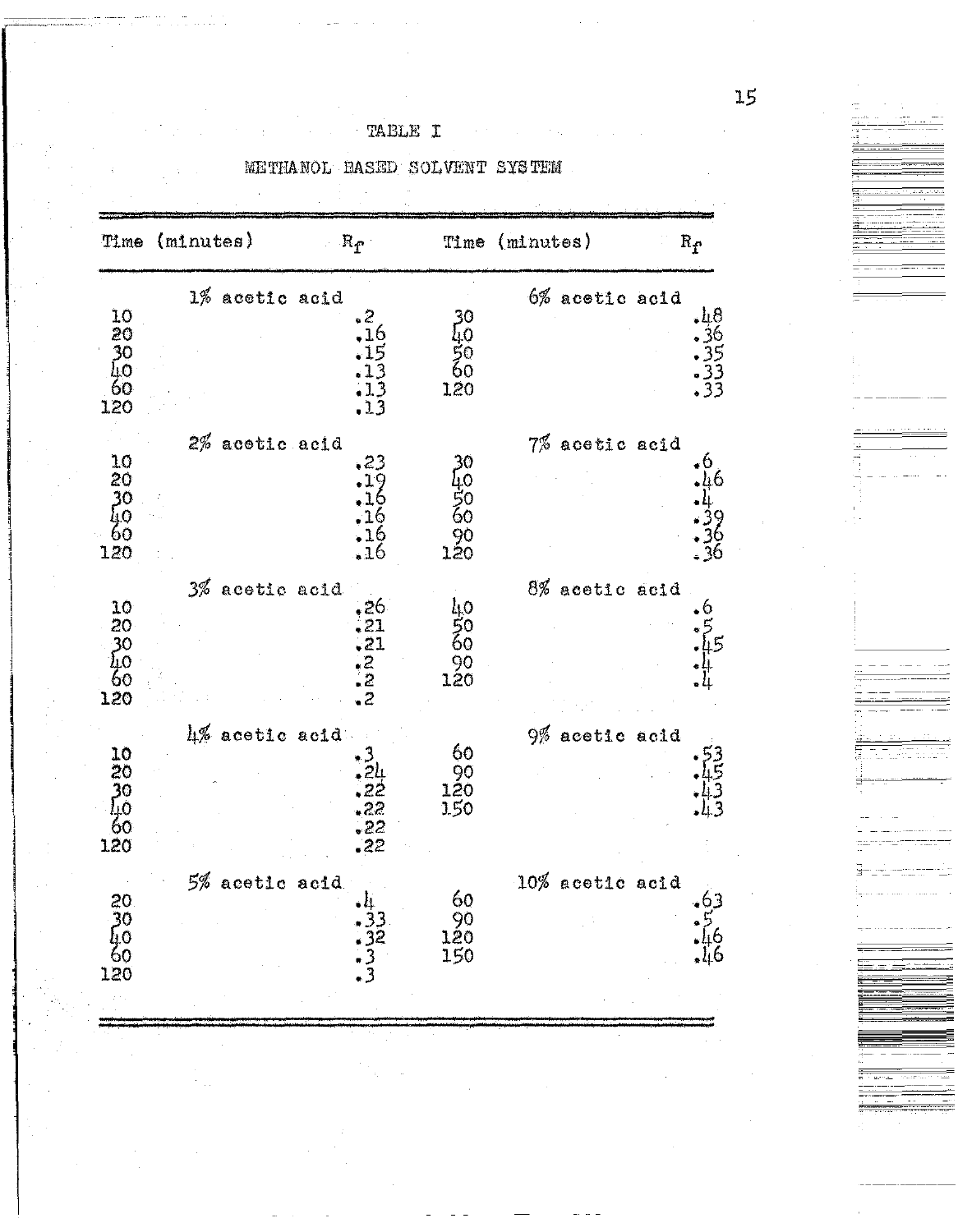| % Acetic acid            | $R_f$                   |  |
|--------------------------|-------------------------|--|
| ı                        | .13                     |  |
| $\mathbf{z}$             | .16                     |  |
| $\overline{\phantom{0}}$ | $\sim$                  |  |
| 4                        | .23                     |  |
| $\vec{5}$                | $\cdot$ 3               |  |
| 6                        | .33                     |  |
| 7                        | .36                     |  |
| 8                        | $\downarrow^{\text{L}}$ |  |
| 9                        | , 4.3                   |  |
| 10                       | $-l16$                  |  |
|                          |                         |  |

 $\mathbf{R}_{\pmb{\Gamma}}$  VALUES OBTAINED USING METHANOL BASED SOLVENT SYSTEM

TABLE II

NOTE: The last six values are imprecise due to heavy streaking.

**The Second Second Second**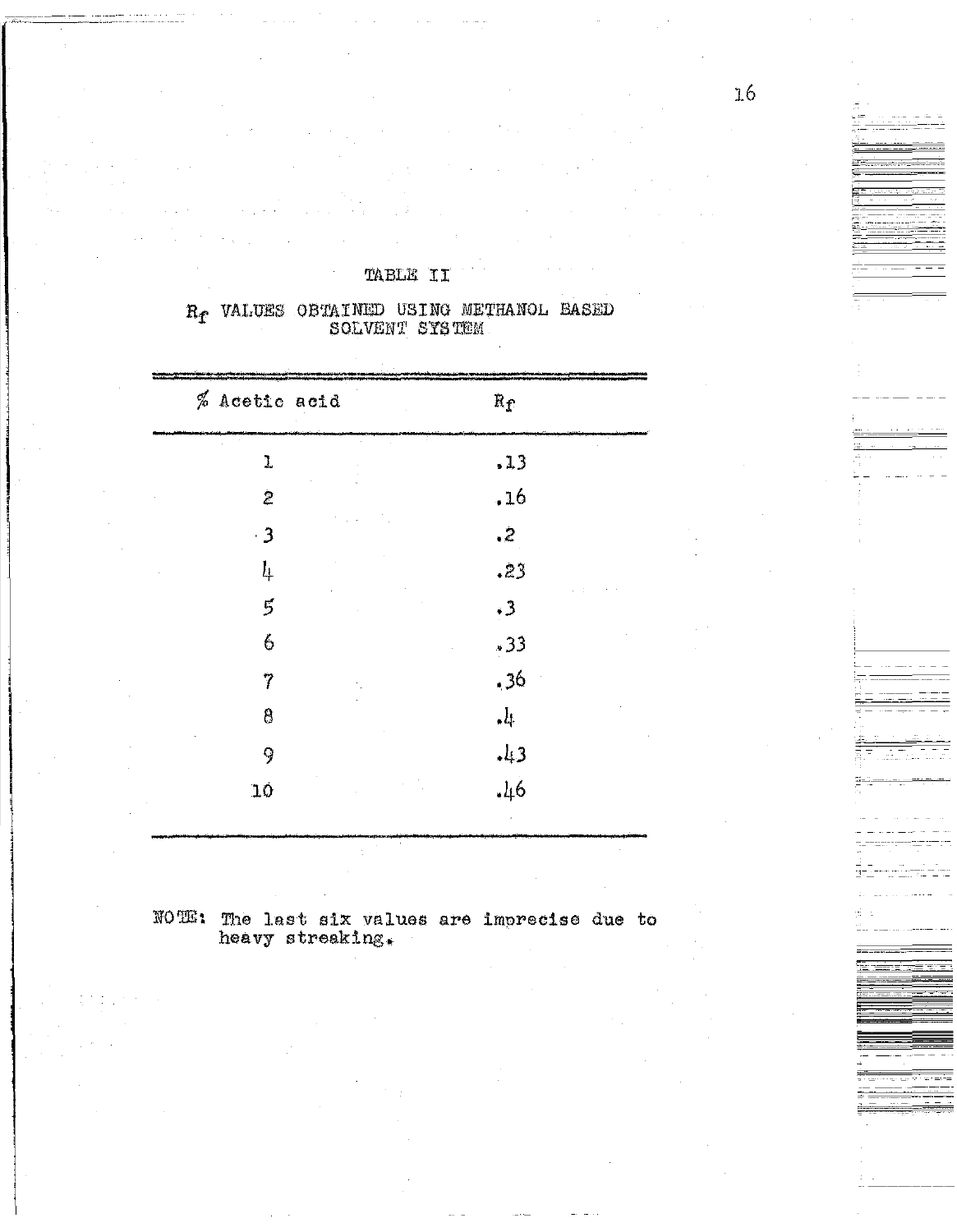After this series of experiments, the filter paper was buffered with a buffer pH 3.5 (McHlvaine's Buffer). **Tt** soon became evident that this had only one influence: increased streaking. In this case, streaking was not now limited to a percentage of acetic acid above  $\mu$ , but also for the lower values. Even a solution of pure methanol produced streaking.

 $3.7<sup>°</sup>$ 

where a R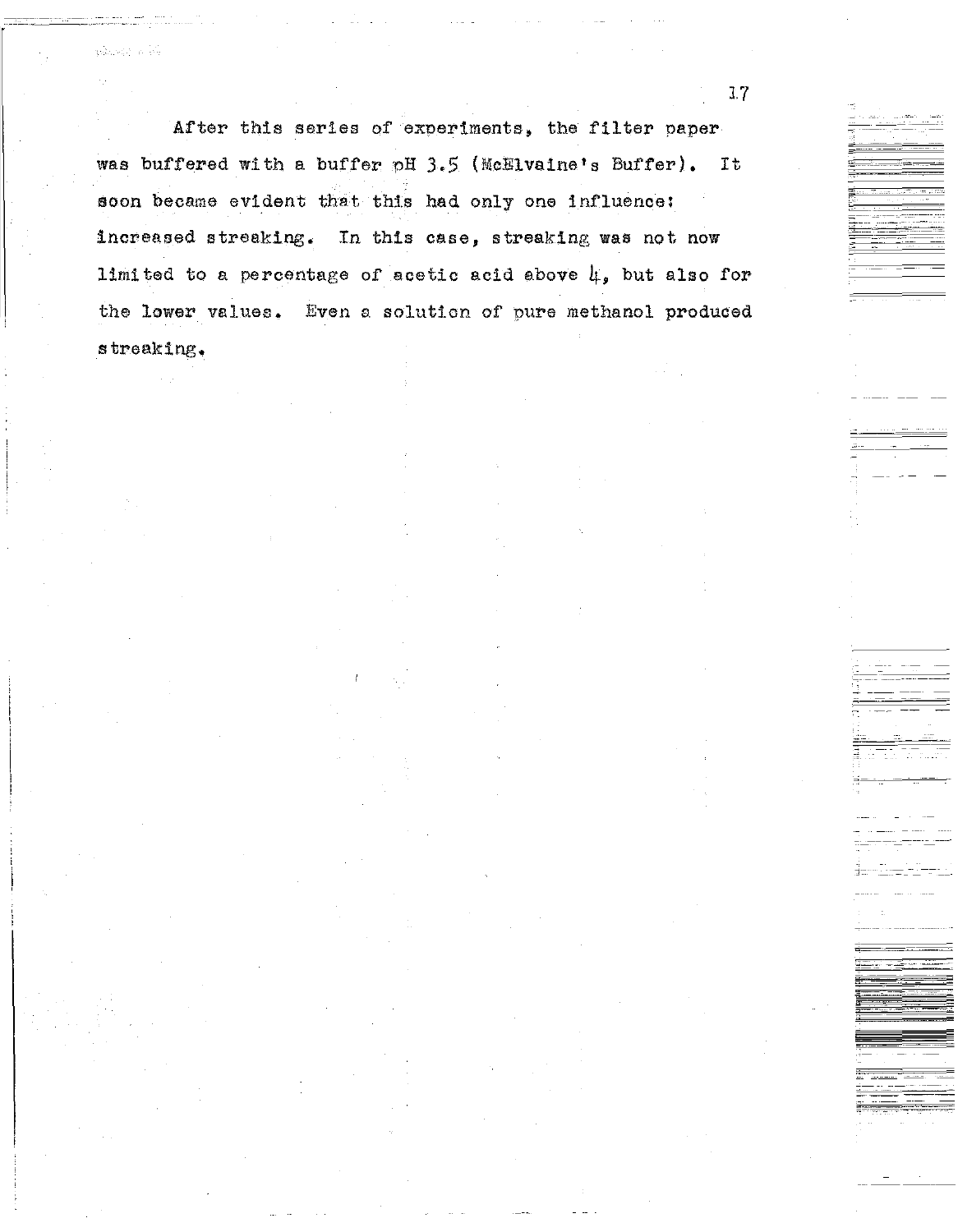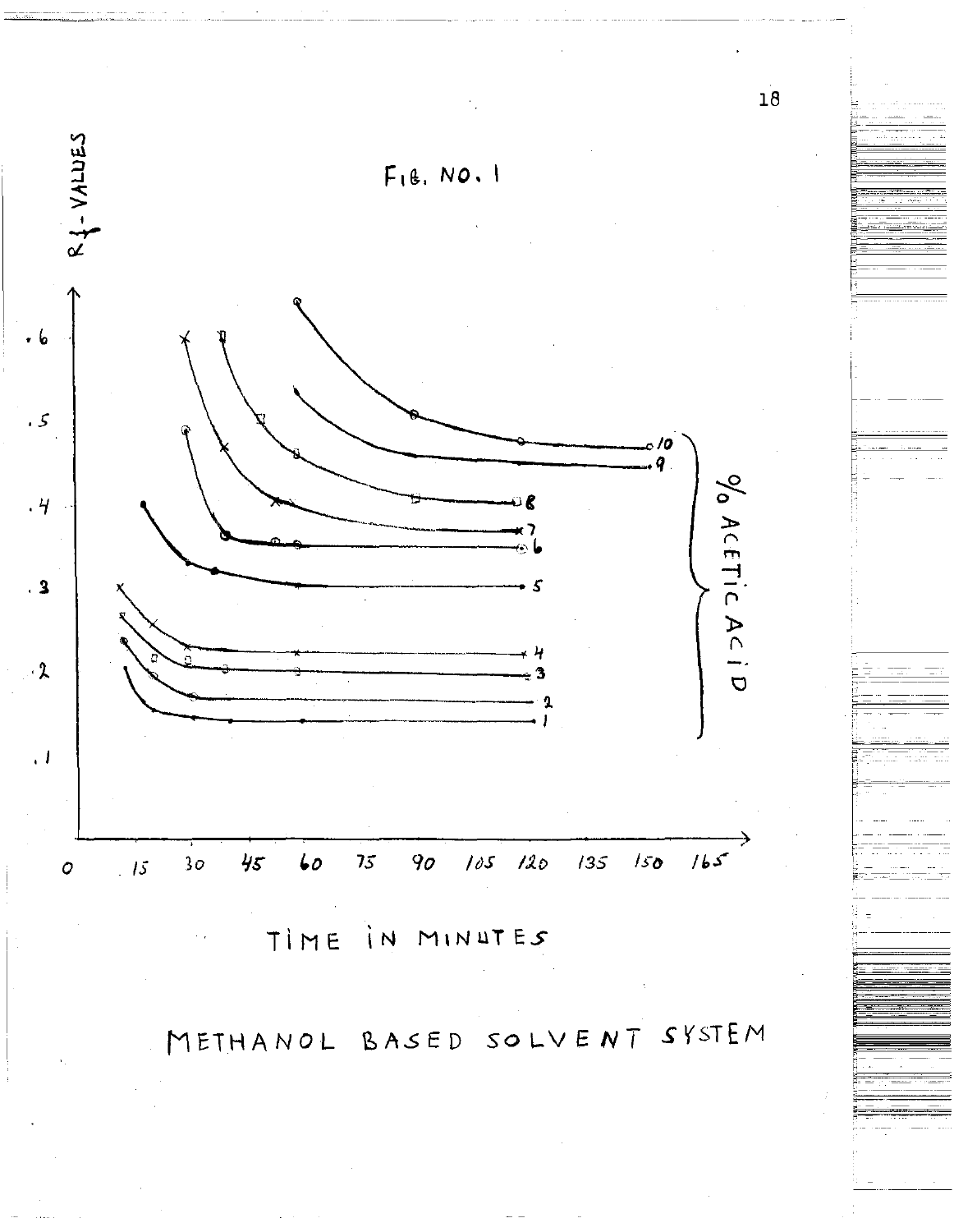

ACIDITY A PERCENTAGE ACETIC ACID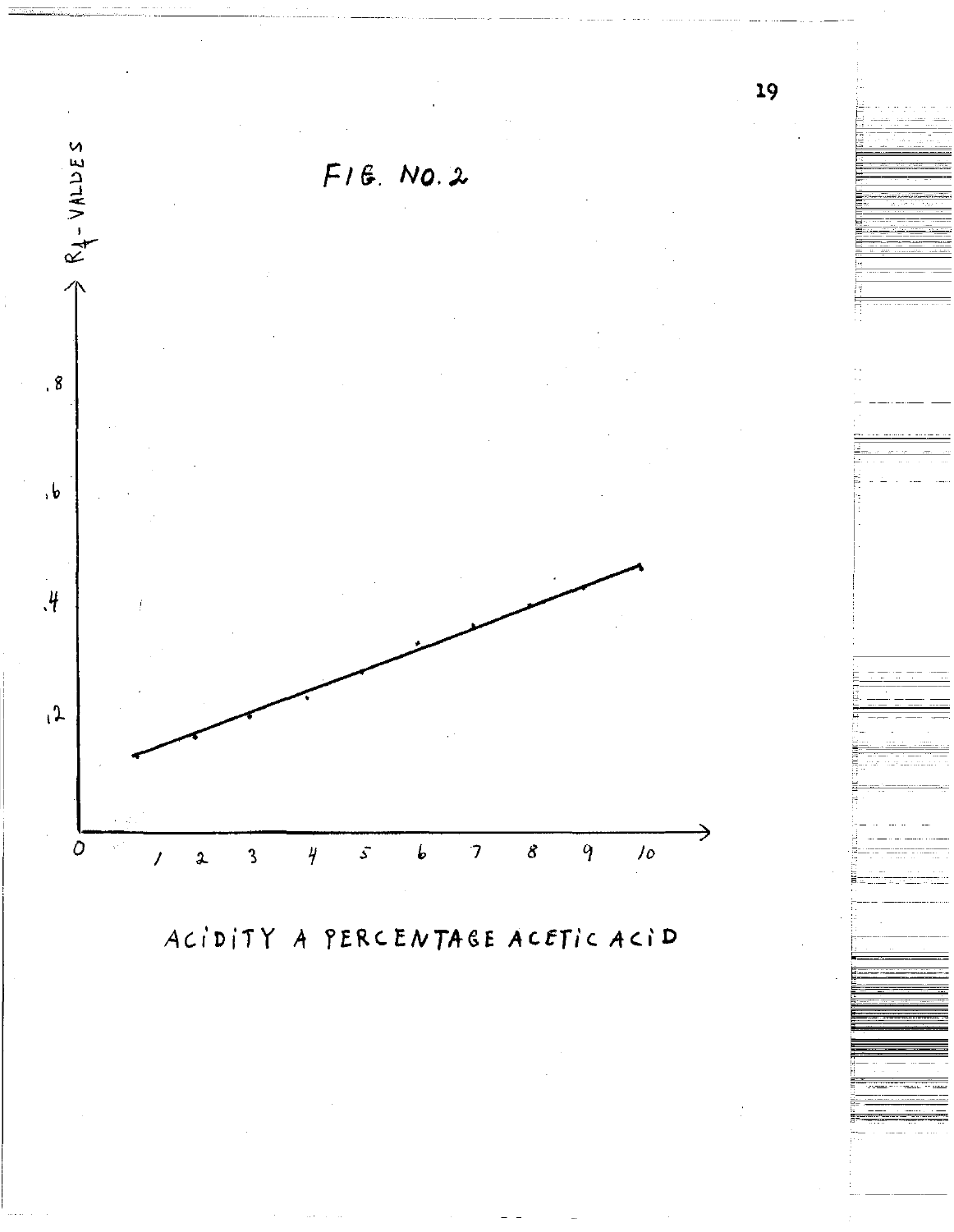|                               | Time (minutes) |                  |                                                               |
|-------------------------------|----------------|------------------|---------------------------------------------------------------|
|                               |                |                  | $\mathbf{R}_{\tilde{\mathbf{T}}}$                             |
|                               |                | $1%$ acetic acid |                                                               |
| 40<br>000<br>120<br>120       |                |                  | $-1$<br>$-221$                                                |
|                               |                | 2% acetic acid   |                                                               |
| 50<br>60<br>70<br>90<br>120   |                |                  | <u>. li</u><br>$\begin{array}{c} -3 \\ -2 \\ -14 \end{array}$ |
|                               |                | 3% acetic acid   |                                                               |
| 60<br>90<br>120               |                |                  | $.36$<br>$.20$<br>$.14$                                       |
|                               |                | 4% acetic acid   |                                                               |
| 60<br>$\frac{90}{120}$<br>150 |                |                  | $\frac{1}{2}$<br>$\frac{2}{11}$<br>$\frac{11}{11}$            |

BUTANOL BASED SOLVENT SYSTEM

TABLE III

。<br>雷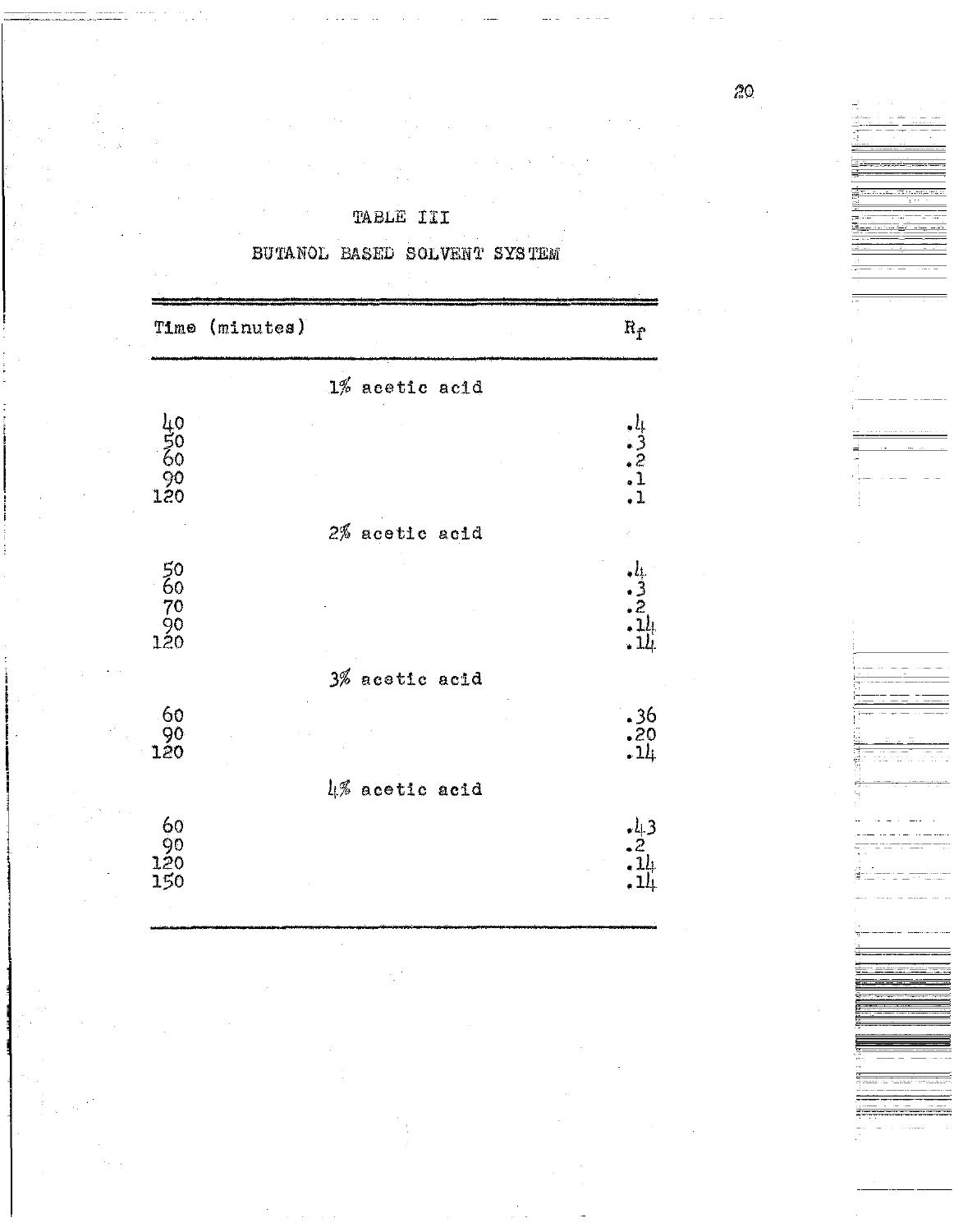| TABLE | ΙV |
|-------|----|
|       |    |

 $\label{eq:2} \frac{1}{2}\sum_{i=1}^n\frac{1}{2}\sum_{j=1}^n\frac{1}{2}\sum_{j=1}^n\frac{1}{2}\sum_{j=1}^n\frac{1}{2}\sum_{j=1}^n\frac{1}{2}\sum_{j=1}^n\frac{1}{2}\sum_{j=1}^n\frac{1}{2}\sum_{j=1}^n\frac{1}{2}\sum_{j=1}^n\frac{1}{2}\sum_{j=1}^n\frac{1}{2}\sum_{j=1}^n\frac{1}{2}\sum_{j=1}^n\frac{1}{2}\sum_{j=1}^n\frac{1}{2}\sum_{j=1}^n\frac{$ 

 $\label{eq:2.1} \frac{1}{\sqrt{2}}\sum_{i=1}^n\frac{1}{\sqrt{2}}\sum_{i=1}^n\frac{1}{\sqrt{2}}\sum_{i=1}^n\frac{1}{\sqrt{2}}\sum_{i=1}^n\frac{1}{\sqrt{2}}\sum_{i=1}^n\frac{1}{\sqrt{2}}\sum_{i=1}^n\frac{1}{\sqrt{2}}\sum_{i=1}^n\frac{1}{\sqrt{2}}\sum_{i=1}^n\frac{1}{\sqrt{2}}\sum_{i=1}^n\frac{1}{\sqrt{2}}\sum_{i=1}^n\frac{1}{\sqrt{2}}\sum_{i=1}^n\frac$ 

 $\langle \cdot, \cdot \rangle$ 

 $\label{eq:2.1} \frac{1}{\sqrt{2\pi}}\int_{0}^{\infty} \frac{1}{\sqrt{2\pi}}\left(\frac{1}{\sqrt{2\pi}}\right)^{2\pi} \frac{1}{\sqrt{2\pi}}\int_{0}^{\infty} \frac{1}{\sqrt{2\pi}}\left(\frac{1}{\sqrt{2\pi}}\right)^{2\pi} \frac{1}{\sqrt{2\pi}}\int_{0}^{\infty} \frac{1}{\sqrt{2\pi}}\frac{1}{\sqrt{2\pi}}\frac{1}{\sqrt{2\pi}}\frac{1}{\sqrt{2\pi}}\int_{0}^{\infty} \frac{1}{\sqrt{2\pi}}\frac{1}{\sqrt$ 

 $\label{eq:2.1} \begin{split} \mathcal{L}_{\text{max}}(\mathbf{r},\mathbf{r}) = \mathcal{L}_{\text{max}}(\mathbf{r},\mathbf{r}) = \mathcal{L}_{\text{max}}(\mathbf{r},\mathbf{r}) \\ \mathcal{L}_{\text{max}}(\mathbf{r},\mathbf{r}) = \mathcal{L}_{\text{max}}(\mathbf{r},\mathbf{r}) \end{split}$ 

 $\frac{1}{2} \frac{1}{2} \frac{1}{2} \frac{1}{2} \frac{1}{2} \frac{1}{2} \frac{1}{2} \frac{1}{2} \frac{1}{2} \frac{1}{2} \frac{1}{2} \frac{1}{2} \frac{1}{2} \frac{1}{2} \frac{1}{2} \frac{1}{2} \frac{1}{2} \frac{1}{2} \frac{1}{2} \frac{1}{2} \frac{1}{2} \frac{1}{2} \frac{1}{2} \frac{1}{2} \frac{1}{2} \frac{1}{2} \frac{1}{2} \frac{1}{2} \frac{1}{2} \frac{1}{2} \frac{1}{2} \frac{$ 

|     | R. VALUES OBTAINED USING BUTANOL BASED |  |  |
|-----|----------------------------------------|--|--|
| -54 | SOLVENT SYSTEM                         |  |  |

| % Acetic acid | $\mathrm{R}_{\mathrm{f}}$ |
|---------------|---------------------------|
|               | ΨŦ                        |
| 2             | $-1\n$                    |
|               | .14                       |
| Ц             | $-14$                     |

 $\frac{1}{\sqrt{2}}$  ,  $\frac{1}{\sqrt{2}}$ 

 $\label{eq:2.1} \begin{split} \mathcal{L}_{\text{max}}(\mathbf{r},\mathbf{r}) & = \mathcal{L}_{\text{max}}(\mathbf{r},\mathbf{r}) \\ & = \mathcal{L}_{\text{max}}(\mathbf{r},\mathbf{r}) \\ & = \mathcal{L}_{\text{max}}(\mathbf{r},\mathbf{r}) \\ & = \mathcal{L}_{\text{max}}(\mathbf{r},\mathbf{r}) \\ & = \mathcal{L}_{\text{max}}(\mathbf{r},\mathbf{r}) \\ & = \mathcal{L}_{\text{max}}(\mathbf{r},\mathbf{r}) \\ & = \mathcal{L}_{\text{max}}(\mathbf{r},\mathbf{r}) \\ &$ 

 $\mathcal{A}_{\mathcal{A}}$ 

 $\hat{\mathcal{A}}$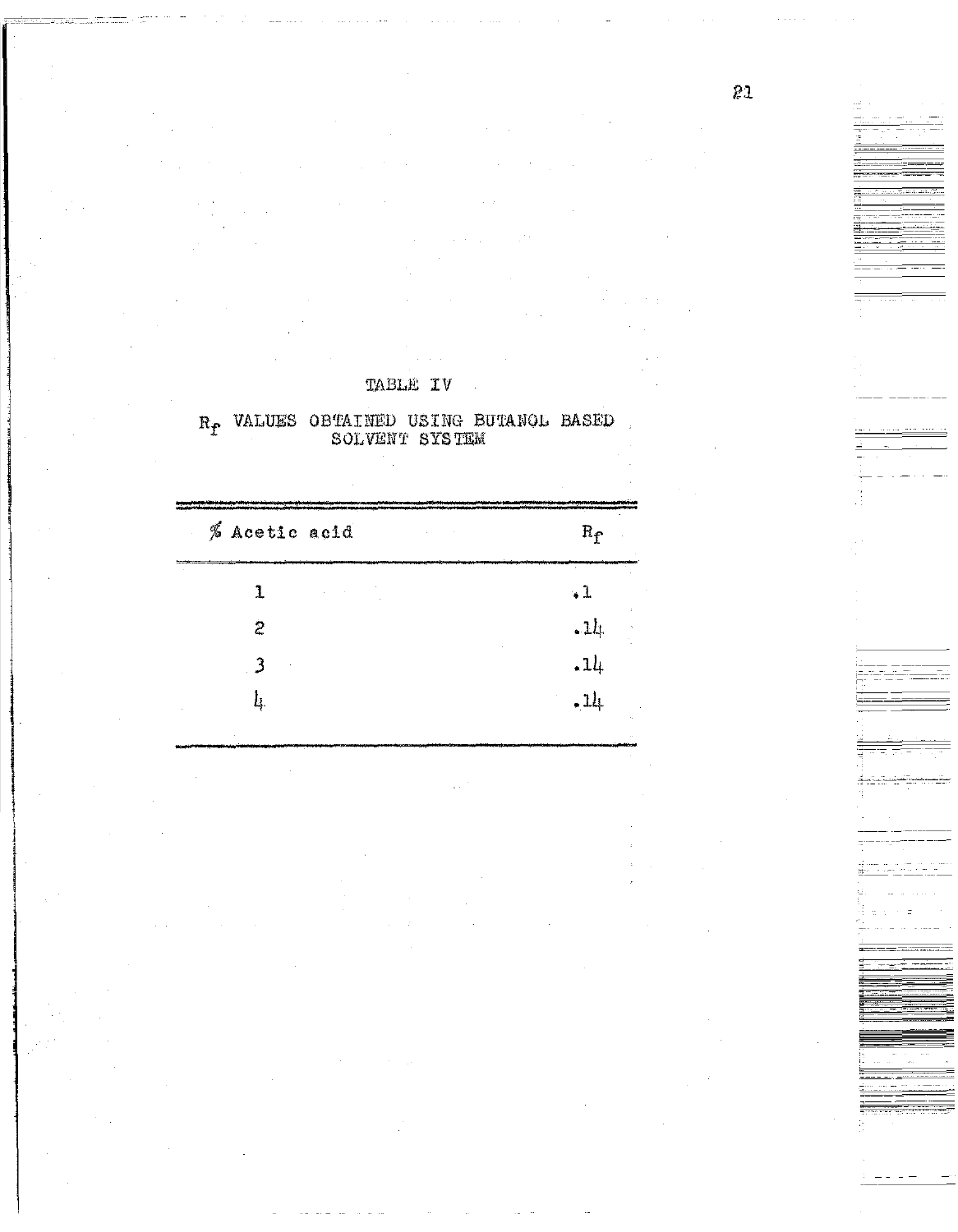

BUTANOL BASED SOLVENT SYSTEM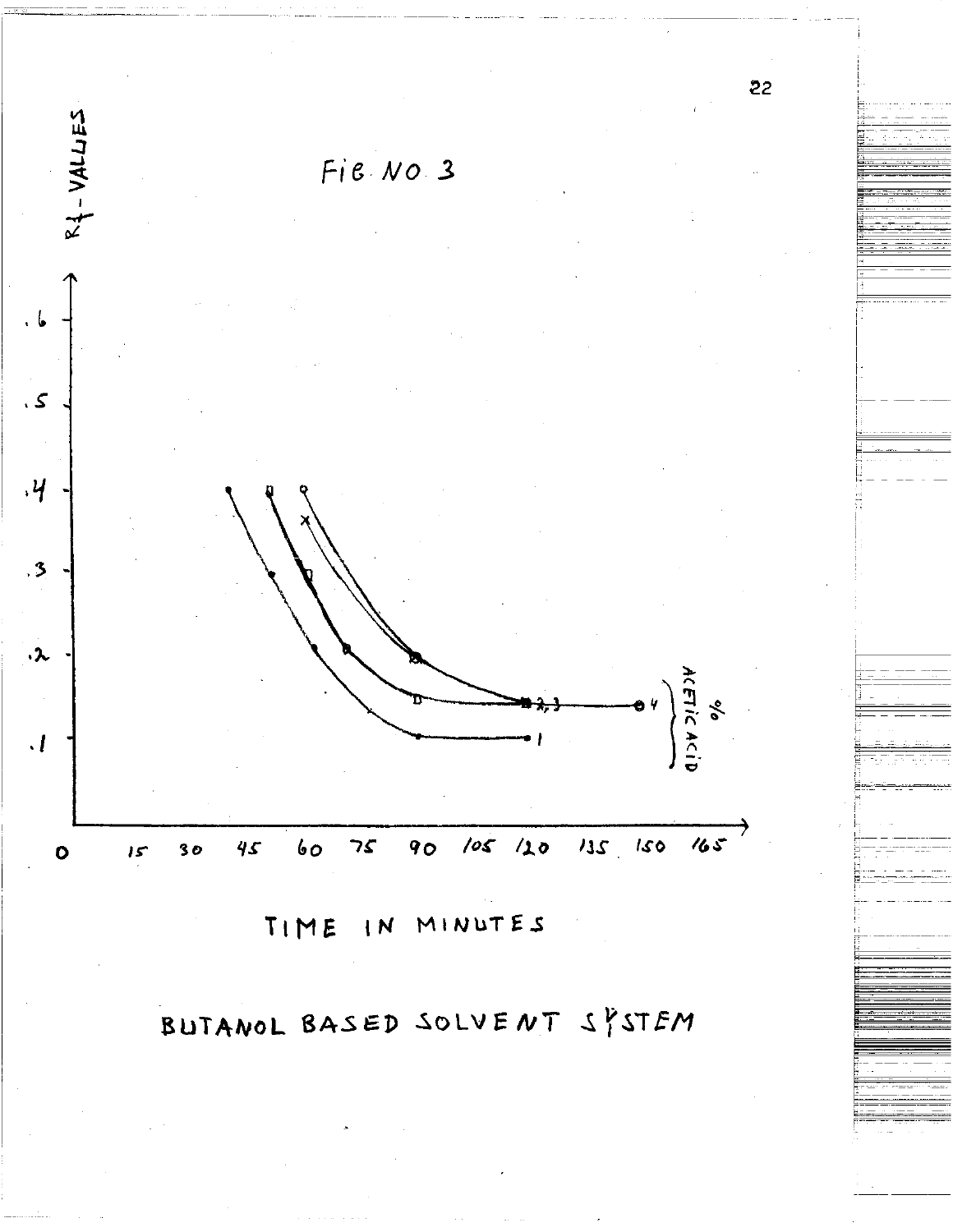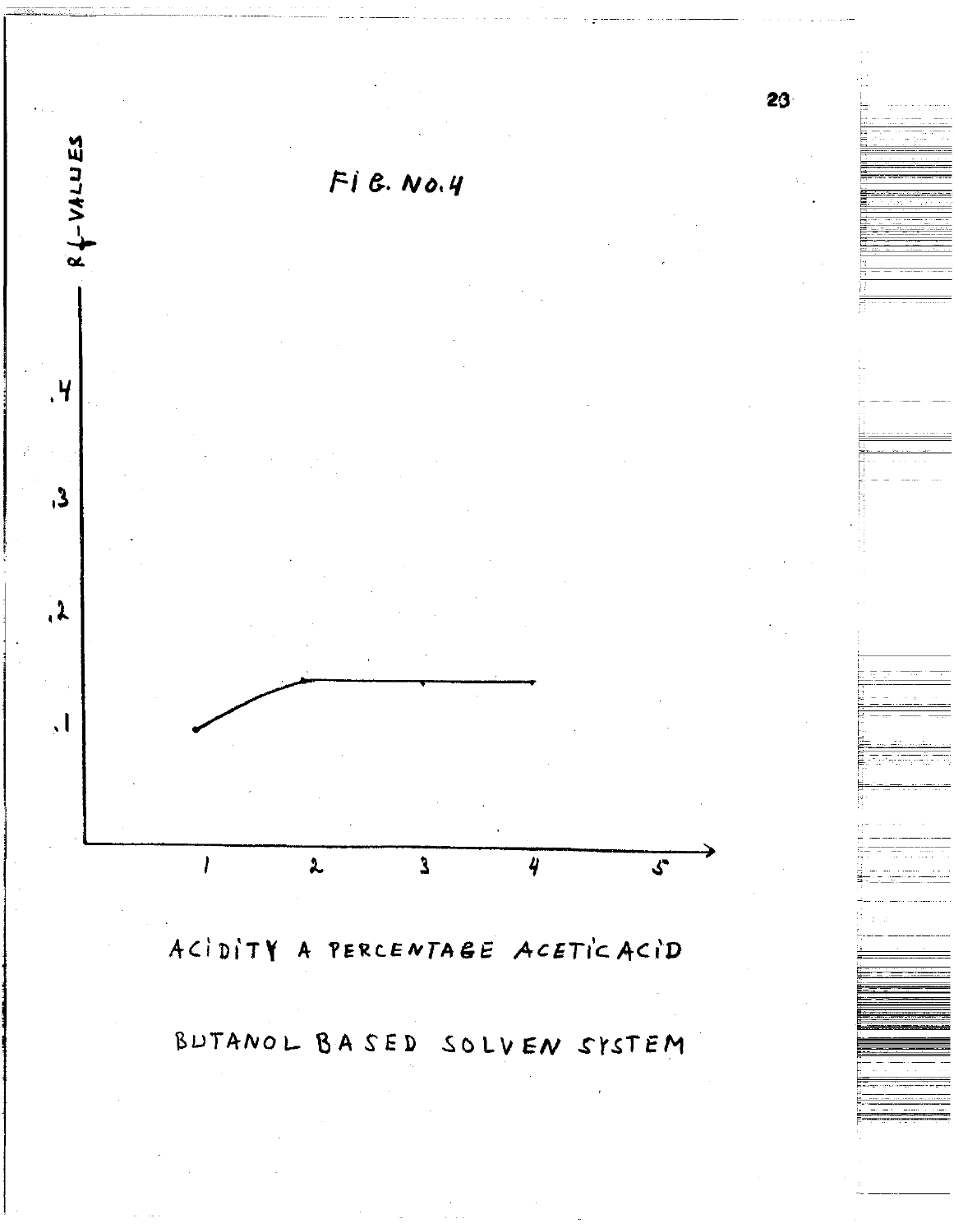The last series was with a solvent consisting of nitro-ethane, pyridine, chloroform (6:1:3), acetic acid. The paper was buffered with the previously used buffer.

Again, the lowest percentages of the acid gave fairly sharp  $R_f$  values. But above  $5%$  acid the streaking became so heavy that it was impossible to obtain precise Rf values at all, Figures *5* and 6 represent this series,

 $\frac{1}{2}$  .

---------- ----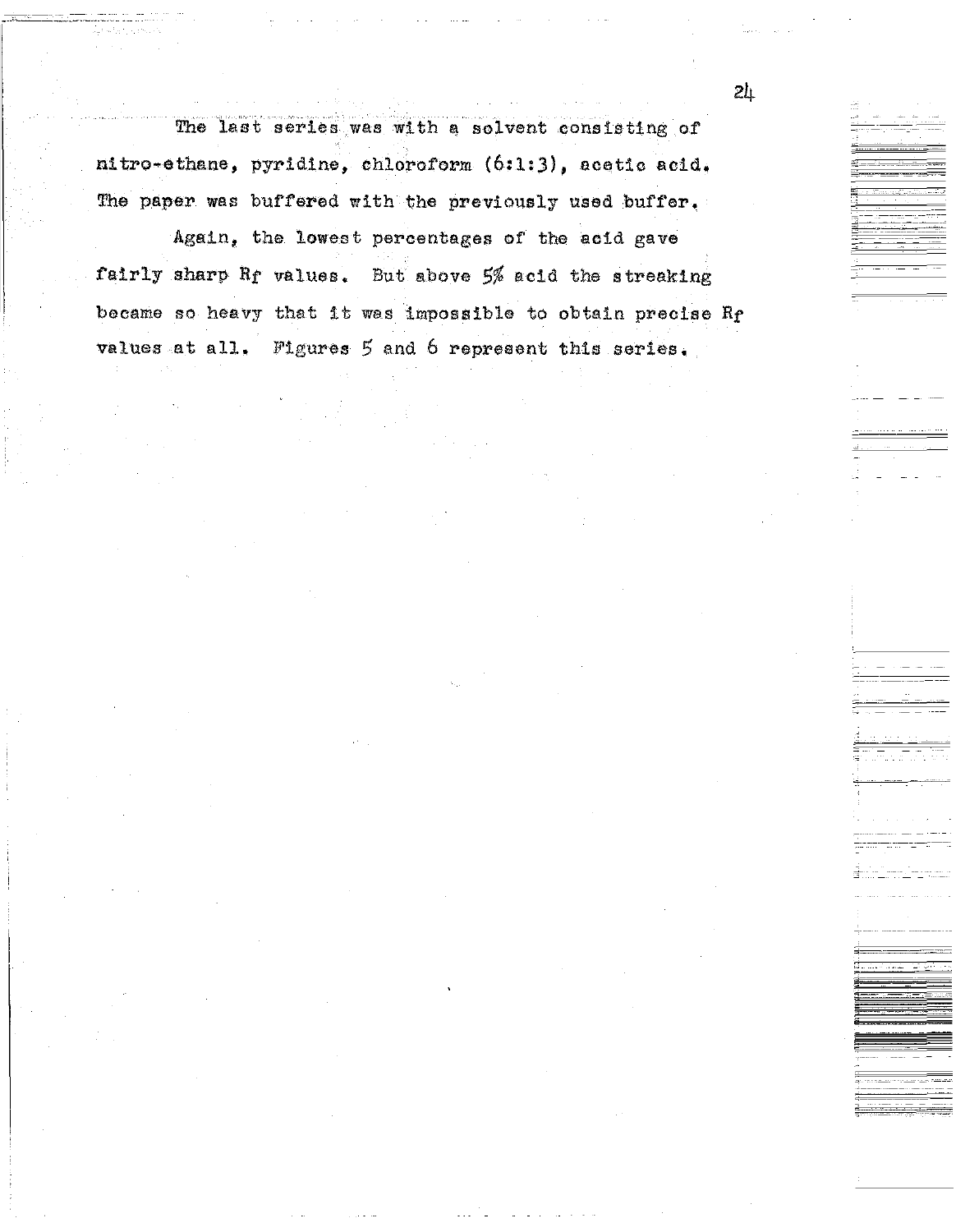| TABLE | V |
|-------|---|
|-------|---|

NITRO-ETHANE BASED SOLVENT SYSTEM



25

3. 《诗·列集·蜀野·曹操·西藏·西藏·西藏·

上午,点头中的第三天看见的是的。

Ì

- 1冊 - 1冊 - 1冊 -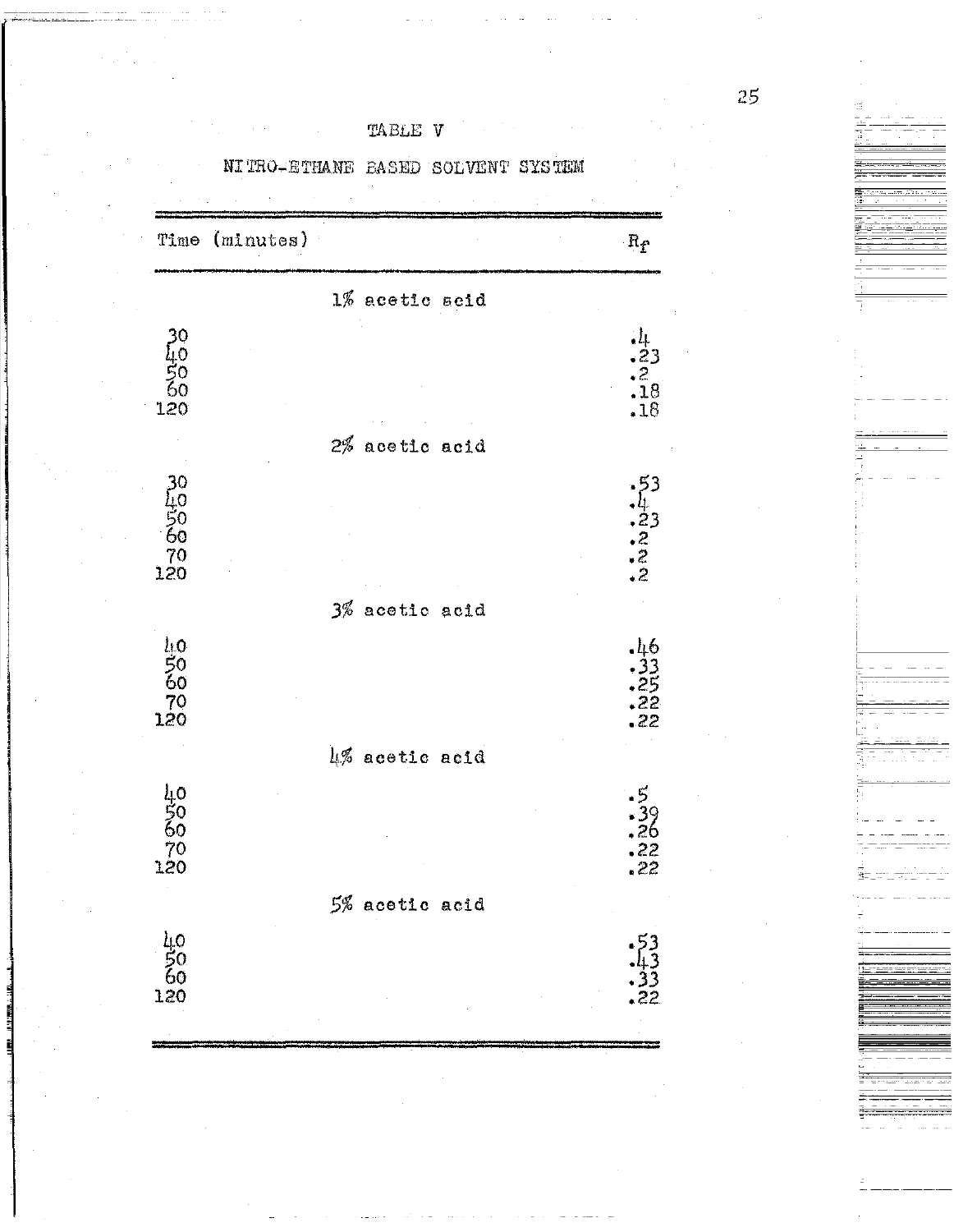| TA BLE |  | VŢ |
|--------|--|----|
|        |  |    |

 $\mathbf{R}_{\pmb{\Gamma}}$  VALUES OBTAINED USING NITRO-ETHANE BASED SOLVENT SYSTEM

| % Acetic acid  | $R_{\rm f}$ |
|----------------|-------------|
| 1              | .18         |
| 2              | $\cdot$ 2   |
| 3              | ,22         |
| 4              | .22         |
| $\overline{5}$ | .22         |
|                |             |

26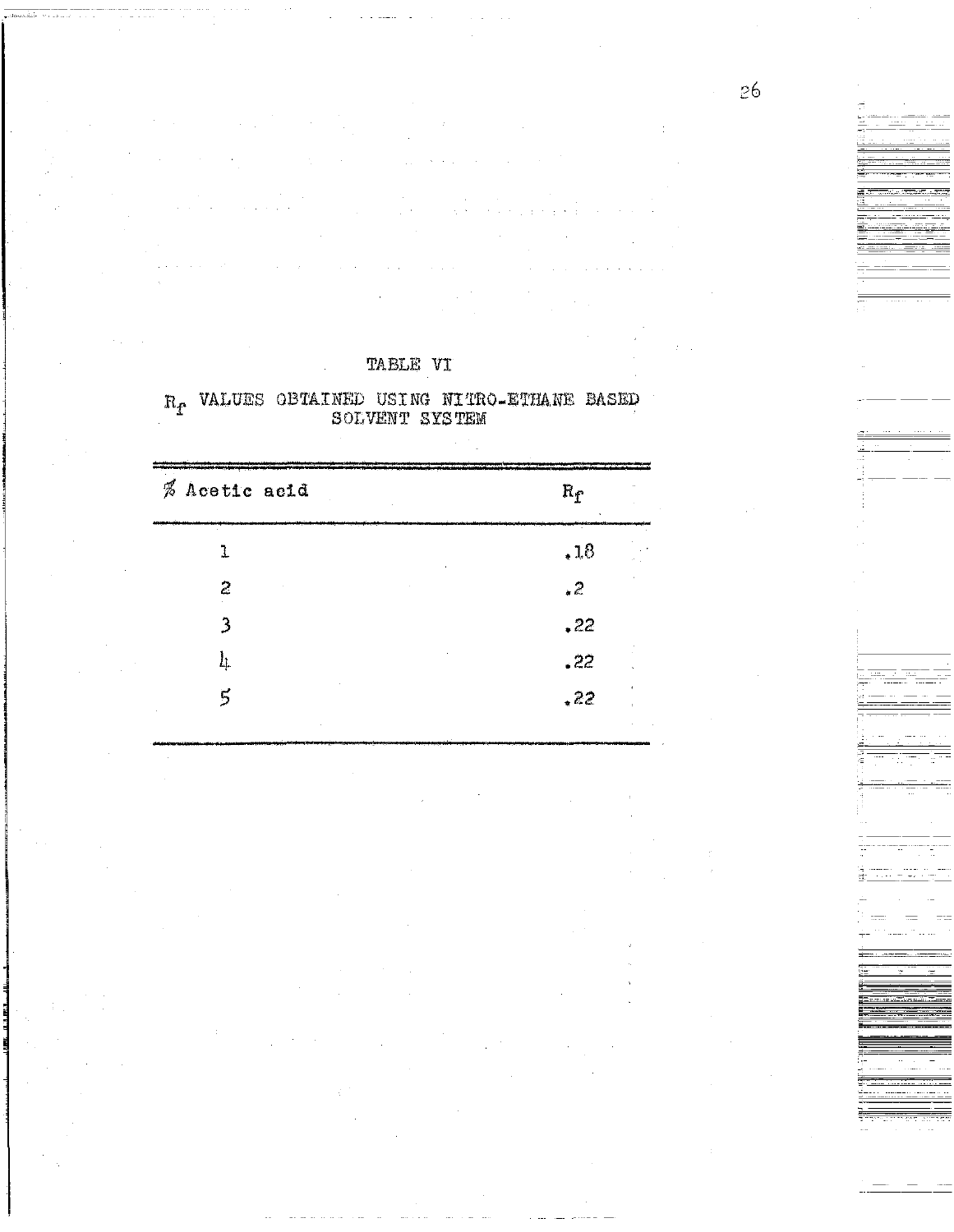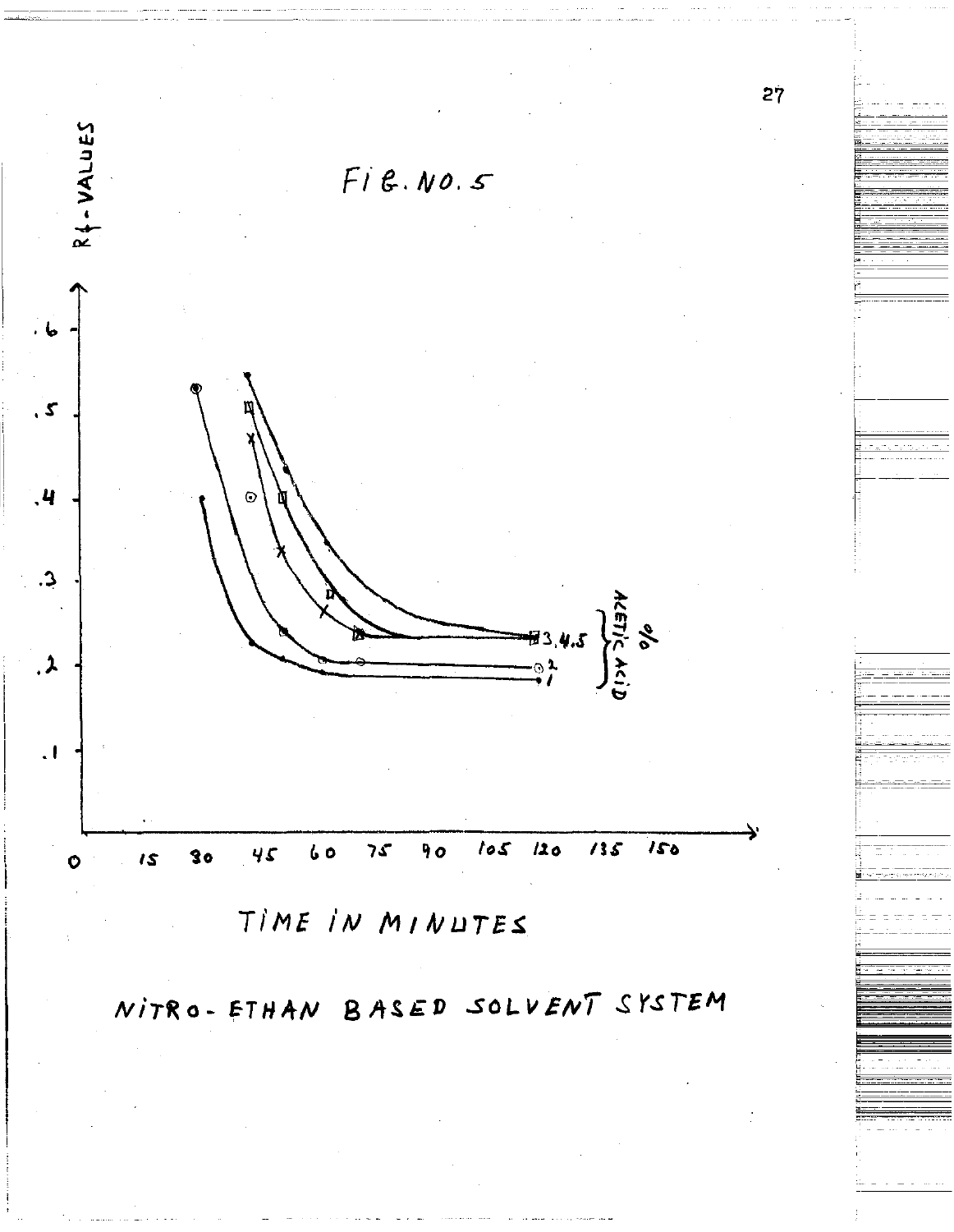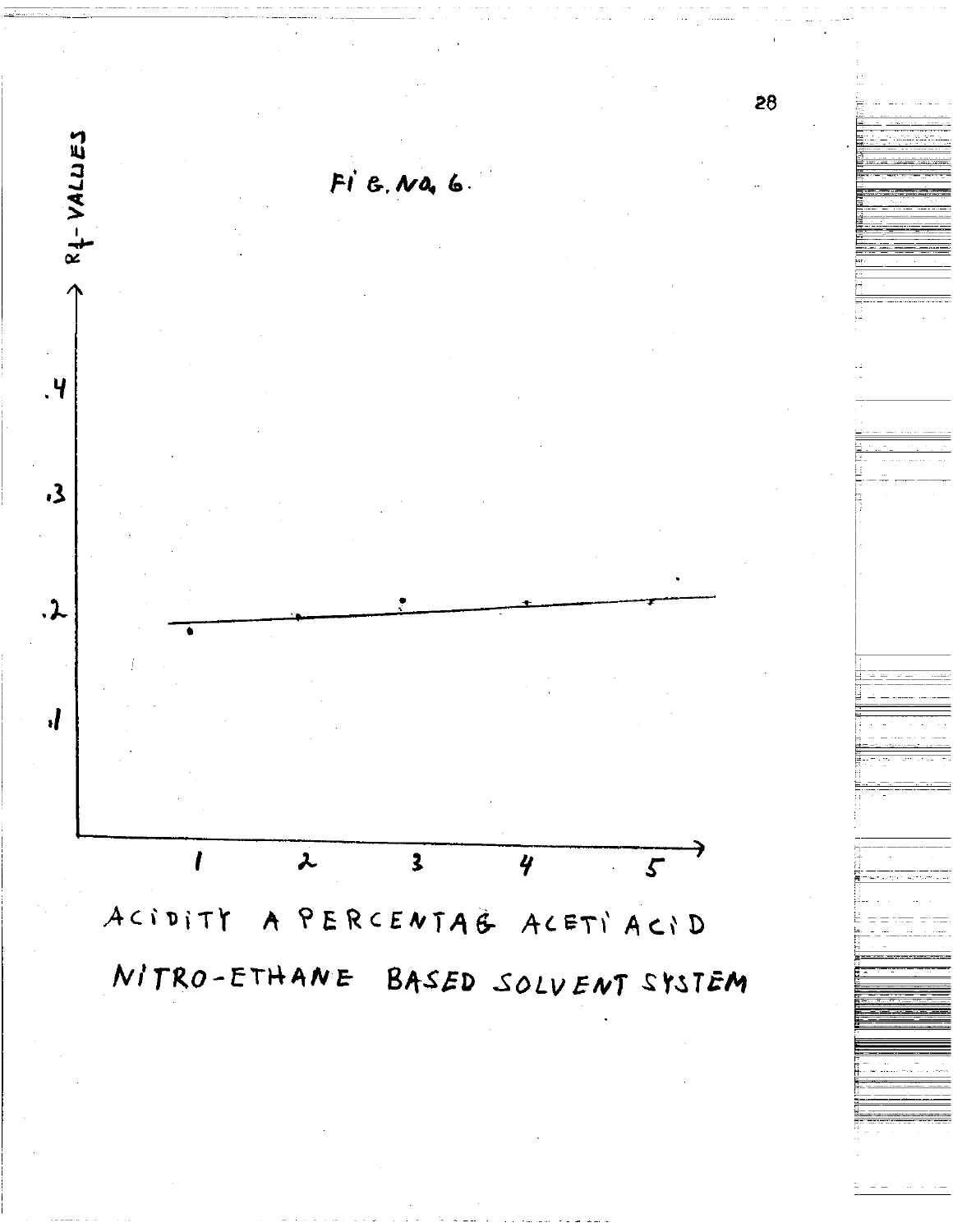#### CHAPTER IV

#### **SUMMARY**

It seems obvious that the R<sub>f</sub> values obtained are too low to have any practical use, especially if there should be closely related derivatives of Aureomycin present.

The greatest problem in this work was the streaking. This phenomenon caused difficulties. The streaking is probably due to chelation or precipitates of inner-complex The chelation could be caused by hydrogen-bonding salts. between the cellulose and the Aureomycin, the inner-complex salts by Cu or Ca ions. The first reaction could be catalyzed by hydrogen-ions. An increase in acid always led to an increase in chelation. The chelation was the greatest hindrance in obtaining relatively good Re values. It is possible that Selzer and Wright<sup>5</sup> know a method of avoiding chelation in their work with this compound, but this investigator was not able to reproduce their results without heavy streaking; therefore, the sharpness of the spots was not good. The values obtained by methanol-based solvent were better in sharpness than those obtained by using the method of Selzer and Wright.